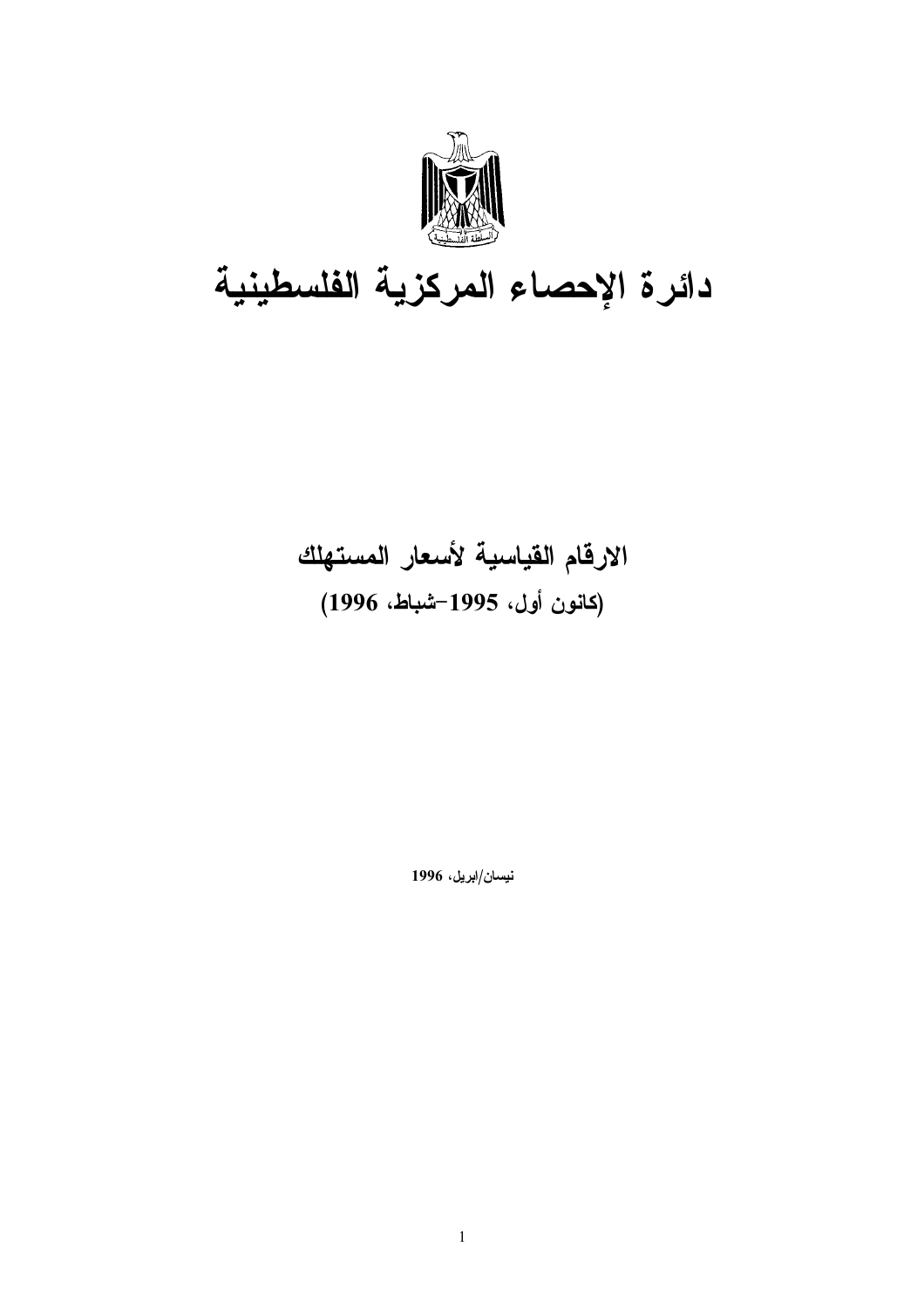© ذو القعدة، 1416هــ - نيسان، 1996م. جميع الحقوق محفوظة.

في حالة الاڤتباس، يرجى الاشارة الى هذه المطبوعة كالتالي:

دائرة الاحصاء المركزية الفلسطينية، 1996. *الارقام القياسية لأسعار المستهلك: كانون أول، 1995*– *شباط، 1996.* رام الله<del>-ف</del>لسطين.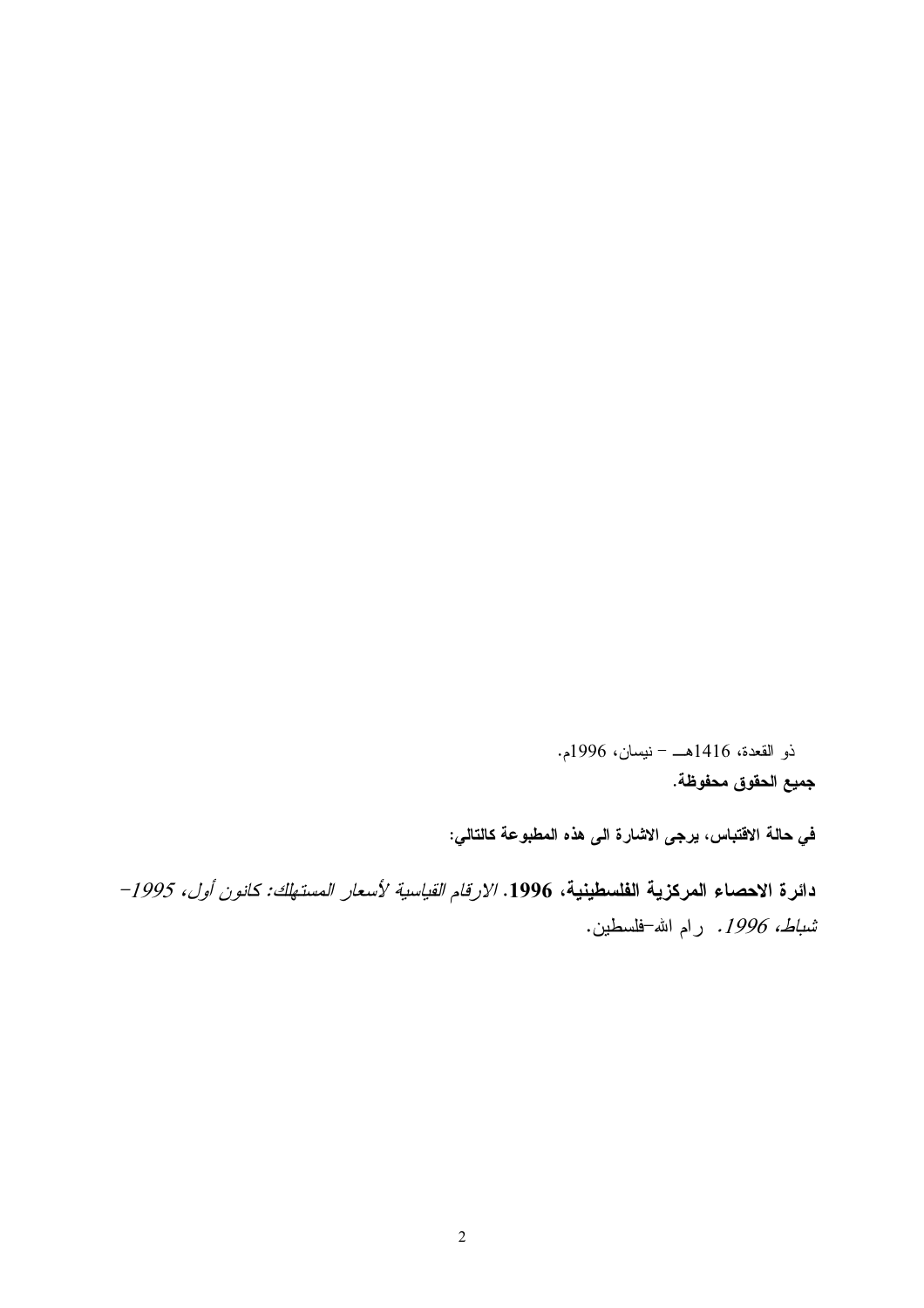# شكر وتقدير

قامت حكومة النرويج الصديقة بتمويل برنامج مسح الأسعار والإرقام القياسية عبر برنامج الأمم المتحدة الإنمائي (UNDP). تتقدم دائرة الإحصاء المركزية الفلسطينية بالشكر والنقدير إلى حكومة النرويج الصديقة وبرنامج الأمم المتحدة الإنمائي (UNDP) على إناحة الفرصة من أجل تخطيط ونتفيذ هذا المشروع الـهام.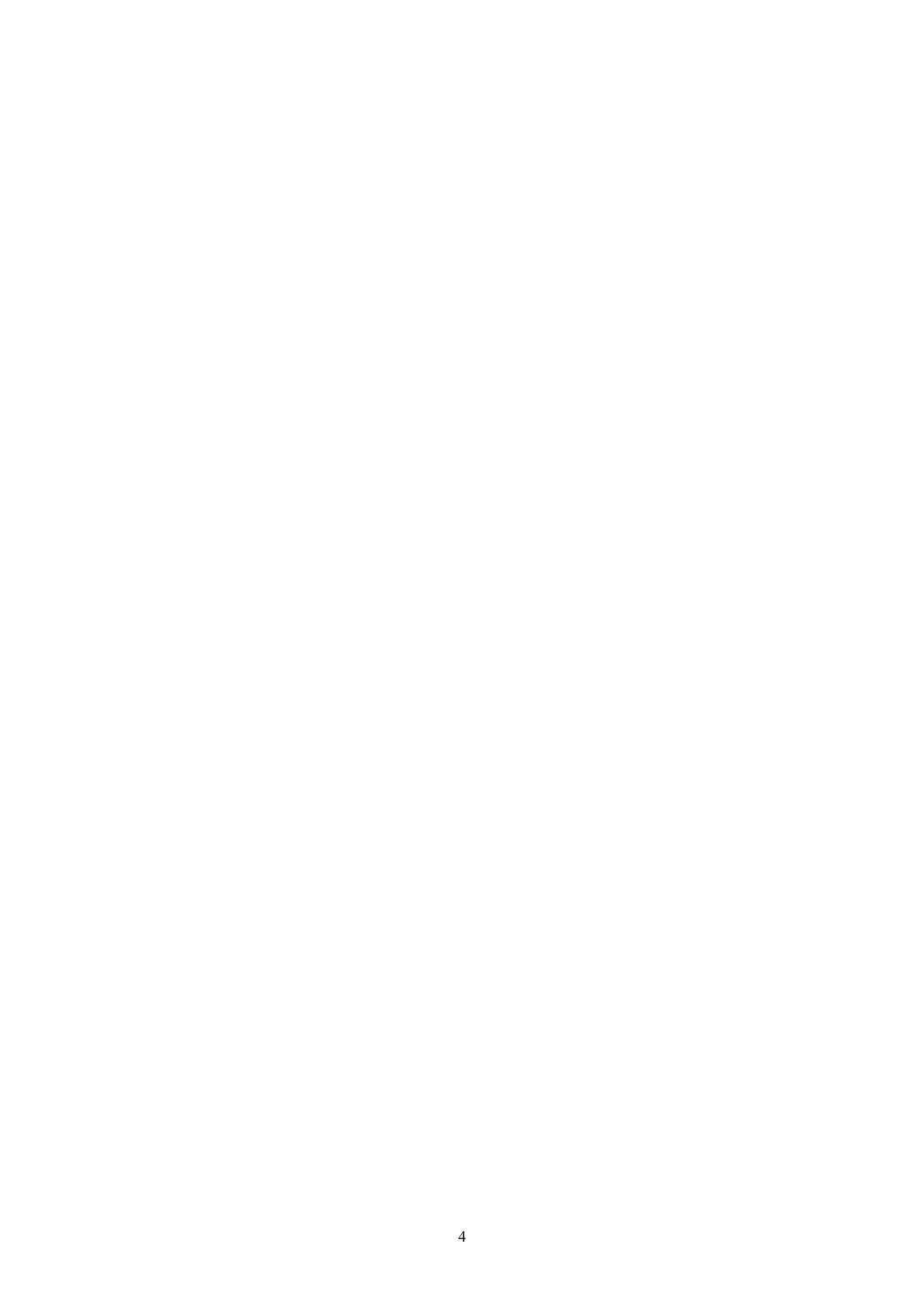#### تقـــديـــــــم

تسعى دائرة الإحصاء المركزية الفلسطينية إلى إيجاد سلة معيارية للمستهلك الفلسطيني وذلك تمهيدا لرصدها ودراستها والإطلاع على نغيرات أسعارها على فترات منتظمة. وقد قامت الدائرة بجهود حثيثة من أجل نوفير الإطار المناسب للسلع والخدمات التي ستمثل بمجموعها أساس النظام الذي نحن بصدده في مجال الأسعار والأرقام القياسية. وقد باشرت الدائرة نشاطها في هذا المجال في شهر آذار من عام 1995، حيث تمكنت من جمع البيانات حول آلاف السلع والخدمات خلال النصف الأول من العام. وبعد در اسة مستفيضة لهذه السلع والخدمات قامت الدائرة بتثبيت مجموعات رئيسية من السلع والخدمات لنكون بمجموعها سلة المستهلك الفلسطيني. ونتم حاليا عملية جمع أسعار التجزئة لمهذه السلع والخدمات بشكل منتظم.

تعتبر الأرقام القياسية لأسعار المستهلك أحد المؤشرات الهامة المستخدمة في الدراسات الاقتصادية والتخطيطية، بالإضافة الى انها تعكس التغيرات التي تطرأ على هيكل القطاعات الإنتاجية والاستهلاكية في المجتمع. وهي عبارة عن وسيلة احصائية لقياس التغيرات على أسعار السلع والخدمات المشتراة من قبل المستهلك بين فترة زمنية وأخرى. ويعتبر هذا التغير مقياساً تستخدمه الدول لمعرفة الوضع العام لتكاليف المعيشة.

يسر دائرة الإحصاء المركزية الفلسطينية ان تقدم أولى نشراتها في برنامج الأرقام القياسية لاسعار المستهلك عن الأشهر من كانون أول–1995، كانون ثاني–1996، وشباط–1996. وقد تم تثبيت شهر نشرين الثاني–1995 كشهر أساس نظراً لعدم توفر أي بيانات سابقة عن أسعار المستهلك لتمثل الأراضـي الفلسطينية على مدار عام كامل، بحيث نتمكن من اختيار بيانات عن سنة كاملة لستخدامها كسنة أساس. علما بأن الدائرة تواصل جمع بيانات الأسعار من مختلف المناطق الفلسطينية تمهيدا لتوسيع فترة الأساس بشكل تدريجي حتى نستطيع تقديم الأرقام القياسية شهريا باستخدام عام كامل كفتر ة أساس.

قام الزملاء محمود القية (منسق البرنامج)، محمد عبد اللطيف (مساعد منسق البرنامج)، بالعمل على اشتقاق الأرقام القياسية لهذه النشرة، بينما نولت الزميلة نافزة بدارين نقديم خدمات الطباعة والسكرتاريا. وقد قام الزميل د. حازم الشنار (مدير قسم الإحصاءات الإقتصادية) بمراجعة النتائج ومادة التقرير . تتقدم الدائرة بالشكر لجهود الزملاء.

تقوم الدائرة ببذل الجهود الخاصة من أجل إصدار الرقم القياسي يشكل دوري، ويحدونا الأمل أن نتمكن في القريب العاجل من إصدار الرقم القياسي بشكل شهري. ونأمل الإستفادة من مقترحات ونقييمات الباحثين والمهتمين لمهذا الجهد المتواضـع، حتى نتمكن من الإستفادة من التجربة للنشر ات القادمة.

و الله الموفق،،،

نىسان، 1996

د. حسن أبولبده رئيس الدائرة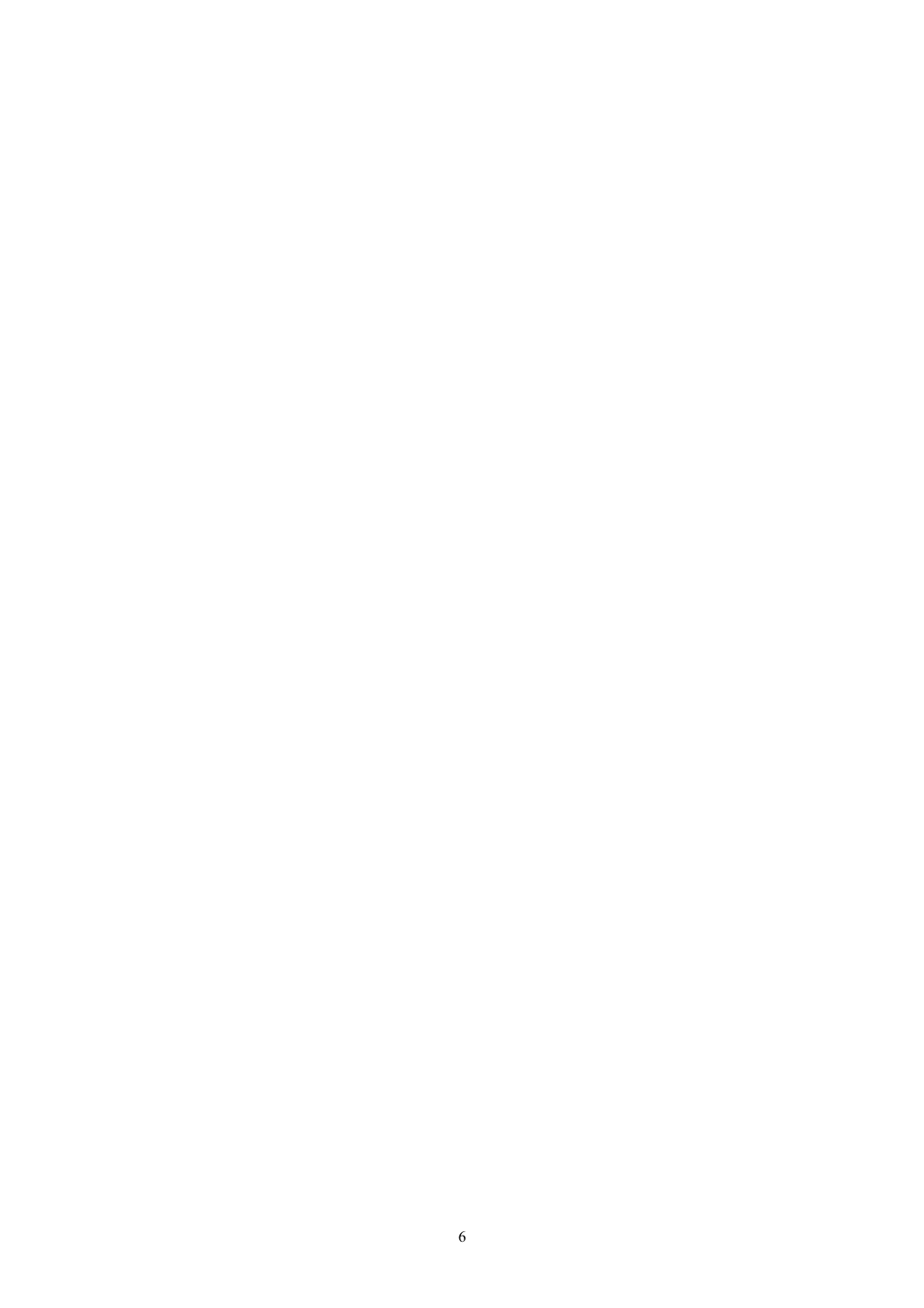# قائمة المحتسويسات

# ا<u>لصفحة</u>

# <u>الموضوع</u>

|    |                                                                         | تقديم             |
|----|-------------------------------------------------------------------------|-------------------|
| 9  | الارقام القياسية لاسعار المستهلك                                        | تمهيد             |
| 17 | الأرقام القياسية لأسعار المستهلك حسب أقسام الإنفاق الرئيسية             | جدول 1:           |
| 18 | الأرقام القياسية لأسعار المستهلك – حسب مجموعات المواد الغذائية          | جدول 1.2:         |
| 22 | الأرقام القياسية لأسعار المستهلك – حسب مجموعات المشروبات والتبغ         | جدول 2.2:         |
| 23 | الأرقام القياسية لأسعار المستهلك –حسب مجموعات الأقمشة والملابس والأحذية | جدول 3.2:         |
| 24 | الأرقام القياسية لأسعار المستهلك –حسب مجموعات المسكن ومستلزماته         | جدول 4.2:         |
| 25 | الأرقام القياسية لأسعار المستهلك –حسب مجموعات الأثاث والسلع والخدمات    | جدول 5.2:         |
|    | المنزلية                                                                |                   |
| 26 | الأرقام القياسية لأسعار المستهلك –حسب مجموعات النقل والمواصلات          | جدول 6.2:         |
| 27 | الأرقام القياسية لأسعار المستهلك – حسب مجموعات خدمات التعليم            | جدول 7.2:         |
| 28 | الأرقام القياسية لأسعار المستهلك –حسب مجموعات الرعاية الصحية            | جدول 8.2:         |
| 29 | الأرقام القياسية لأسعار المستهلك حسب مجموعات السلع والخدمات النزفيهية   | جدول 9.2:         |
|    | والنقافية                                                               |                   |
| 30 | الأرقام القياسية لأسعار المستهلك حمسب مجموعات سلع وخدمات منتوعة         | $:10.2$ جدول      |
| 31 | الرقم القياسي العام لأسعار المستهلك                                     | الأشكال البيانية: |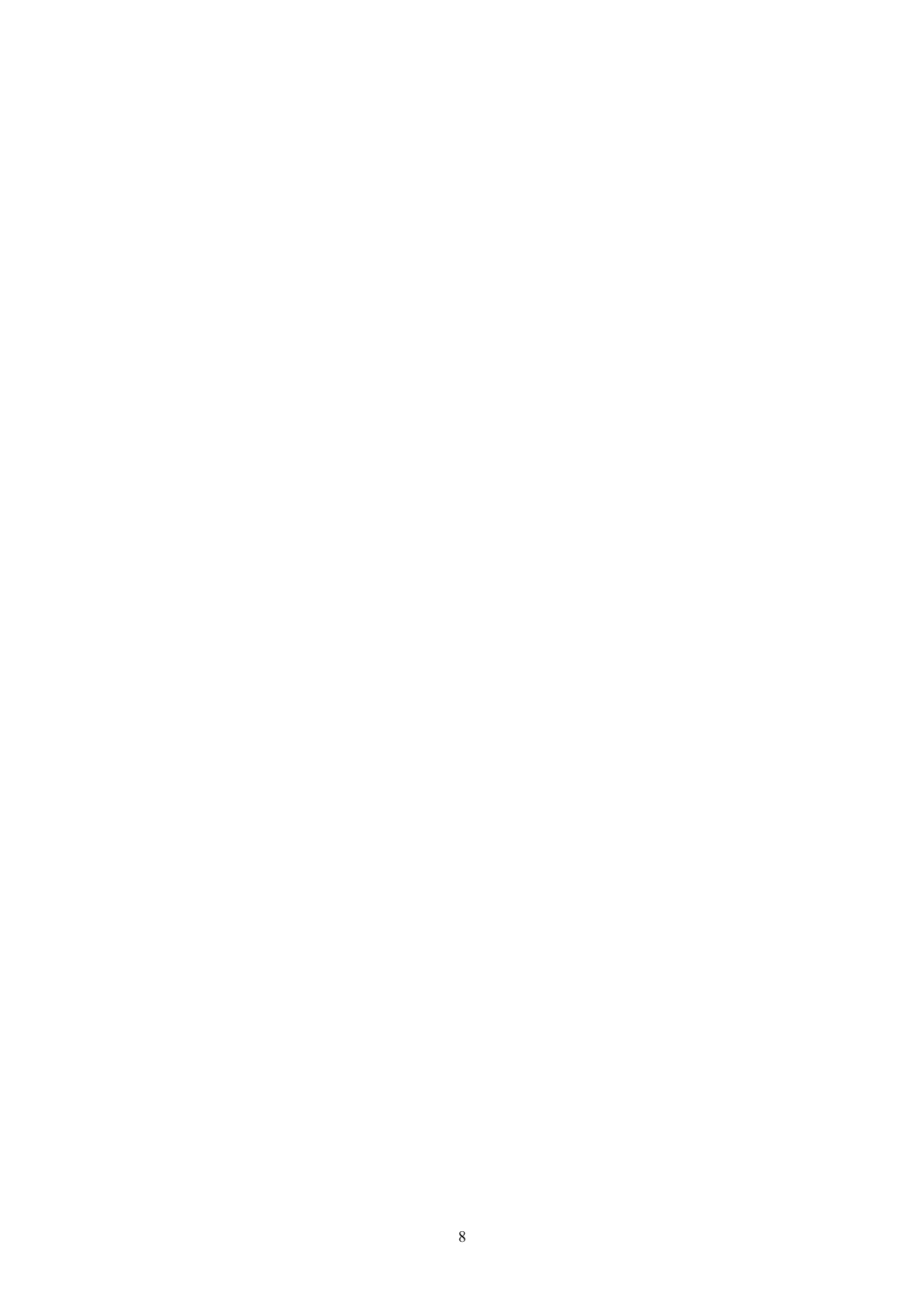# الأرقام القياسية لأسعار المستهلك

#### مفهوم الرقم القياسي

الأرقام القياسية لسعر المستهلك هي عبارة عن وسيلة احصائية لقياس التغيرات على أسعار السلع والخدمات المشتراة من قبل المستهلك بين فترة زمنية وأخرى. وهذا التغير يعتبر مقياساً تستخدمه الدول لمعرفة الوضع العام لتكاليف المعيشة، فيما إذا كانت تسجل ارتفاعاً او انخفاضاً. ويستخدم الرقم القياسي في رصد التغيرات التي تطرأ على أسعار السلع التي يتم التعامل بها في الأسواق، وما يتبع ذلك من الوقوف على إتجاهات الأسعار وظروف الأسواق وتكاليف المعيشة. ويمثِّل الرقم القياسي وسيلة مباشر ة في التعرف على القوة الشر ائية للنقود، حيث تتناسب القوة الشر ائية للنقود نتاسباً عكسيا مع الرقم القياسي للأسعار . ويعتبر الرقم القياسي أحد الأدوات الهامة المستخدمة في إعداد الحسابات القومية وذلك بتخليص الدخل والمجاميع القومية من أثر تغيرات الأسعار .

ومن المعلوم أن الرقم القياسي هنا يعكس النغير الحاصل على أسعار السلع والخدمات فقط، ولا يعكس العوامل الاخرى المؤثرة في تكاليف المعيشة مثل كمية ونوعية السلع المشتراه. لذا فان الرقم القياسي للأسعار يعتبر أحد المؤشرات الممكنة والمتاحة لدر اسة تكاليف المعشة.

ويجدر النمييز بين مفهوم الرقم القياسي لسعر المستهلك وبين الرقم القياسى لاسعار التجزئة، حيث يقيس الأخير النغير ات الحاصلة على المواد الداخلة ضمن تجار ة التجزئة، في حين يقيس الأول ما يطر أ على التغير ات الحاصلة على أسعار السلع والخدمات الخاصة بسلة المستهلك.

# استخدام الرقم القياسي

يستخدم الرقم القياسي لسعر المستهلك على نطاق واسع كمؤشر لقياس معدلات النضخم والانحسار الاقتصادي، وكذلك يستخدم من قبل عامة الناس كدليل يسترشد به فيما يتعلق بميزانية الأسرة والبنود المكونة لمها. كذلك يستخدم كمقياس للتغير ات في القدر ة الشر ائية للعملة. أما في مجال الحسابات القومية فيستخدم الرقم القياسي كعامل لاستنباط تقدير ات السعر الثابت للإنفاق الخاص.

#### سلة المستهلك

يقوم المستهلك عادة بشر اء أنواع مختلفة من السلع والخدمات. ولتسهيل عملية جمع الأسعار وعرضها بهدف تركيب الرقع القياسي، نصنف هذه السلع والخدمات على أساس الغرض الذي من اجله أنفقت الأسرة أموالها، وحسب نوصيات الأمم المتحدة الخاصة بالحسابات القومية وكذلك التوصيات الواردة بشأن الرقم القياسي لسعر المستهلك. ويطلق على هذه الأصناف من السلع والخدمات **سلة المستهلك.** وقد بلغ إجمالي السلع والخدمات التي تجمع أسعارها من الميدان لغايات نركيب الرقع القياسي 568 سلعة وخدمة، تم رصدها من حوالي 1,500 مصدر موزعة على كافة المناطق الفلسطينية وضمن الألوية والتجمعات السكنية. ونيتم زيارة هذه المصادر أسبوعياً لدراسة أسعار الخضار والفواكه او شهر يا لبقية المواد.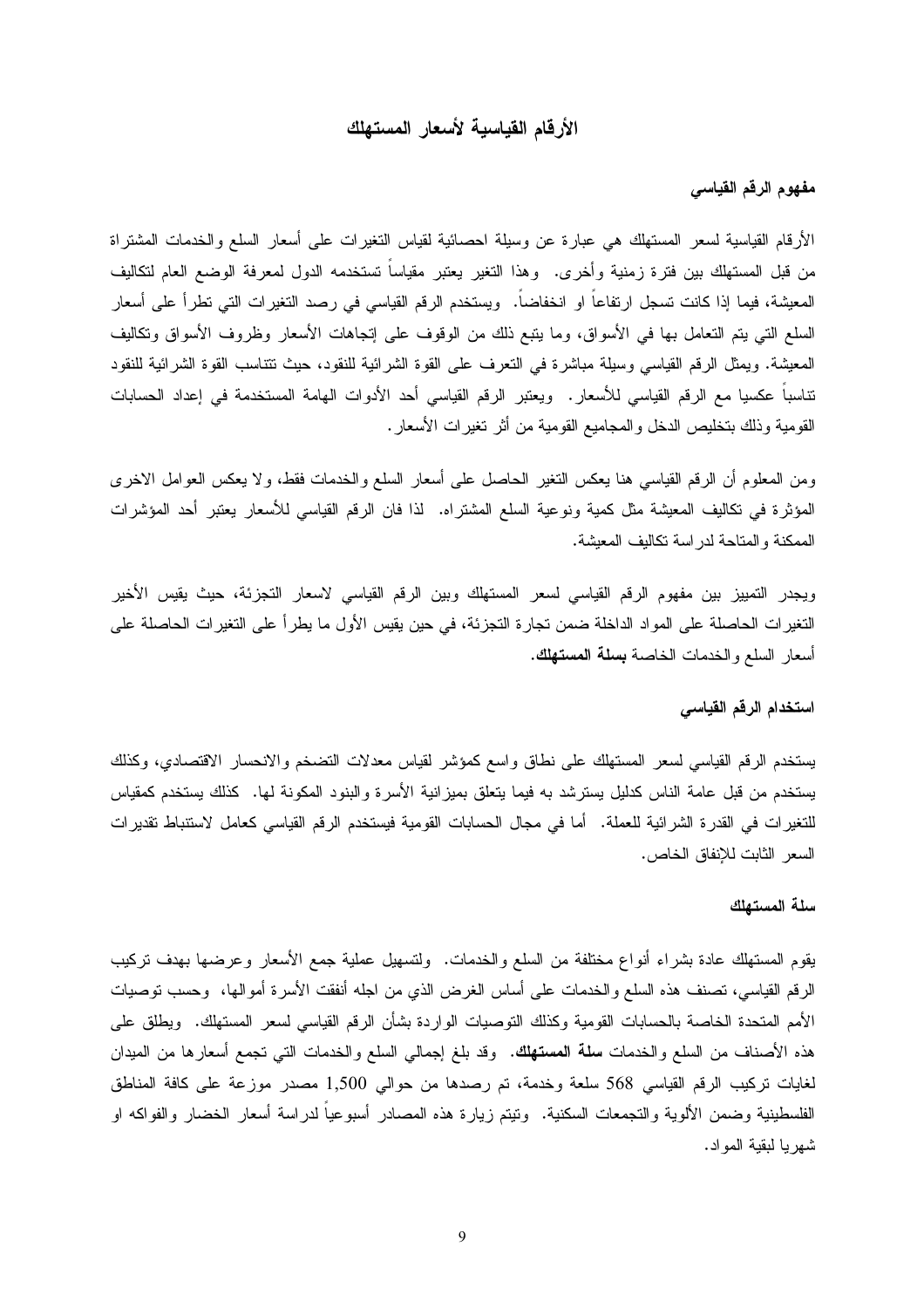تتوزع السلع والخدمات المكونة لسلة المستهلك على عدة مجموعات رئيسية وفرعية ومواد كما هو مبين أدناه:

- 1. المجموعات الرئيسية (المستوى الأول): يتكون المستوى الأول لتصنيف سلة المستهلك من عشر مجموعات رئيسية هي: 1. المو اد الغذائية 2. المشروبات والتبغ 3. الأقمشة والملابس والأحذية. 4. المسكن 5. الأثاث و السلع و الخدمات المنز لية 6. النقل والاتصالات 7. خدمات التعليم 8. الر عاية الصحية 9. سلع وخدمات تر فيهية وثقافية 10 سلع وخدمات أخرى منتوعة.
- 2. المجموعات (المستوى الثاني): أما المستوى الثاني من التصنيف فقد قسمت فيه كل مجمو عات ر ئيسية إلى عدد من المجمو عات. فعلى سبيل المثال قسمت المجموعات الرئيسية للمواد الغذائية إلى نسع مجموعات وهي: الحبوب ومنتجاتها، اللحوم والدواجن والسمك، الألبان ومنتجاتها، الألبان والبيض، الزيوت والدهون، الفواكه والخضراوات، السكر والمنتجات السكرية، الشاي والبن والكاكاو، النوابل والملح وأطعمة أخرى، وجبات من خارج المنزل والمطاعم.
	- 3. المجموعات الفرعية (المستوى الثالث):

في المستوى الثالث من التصنيف، تم تجزئة بعض المجموعات إلى مجموعات فرعية أيضا. مثال ذلك مجموعات اللحوم والدواجن والأسماك، فقد قسمت إلى ثلاث مجموعات فرعية، هي مجموعات اللحوم ومجموعات الدواجن ومجموعات الأسماك، وكذلك الحال بالنسبة لمنتجات الألبان والبيض إلى ثلاث مجموعات فرعية هي: مجموعات الحليب ومجموعات منتجات الحليب ومجموعات البيض. أما مجموعات الفواكه والخضر اوات فقد جرى نقسيمها إلى مجموعات فرعية كالنالي: فواكه طازجة، فواكه مجففة، مكسرات، فواكه معلَّبة وخضراوات طازجة مجففة ومجمدة، البقول … الخ. وقد استخدمت هذه التقسيمات للمجمو عات التي تضم عددا كبير ا من السلع.

4. المواد (المستوى الرابع): في المستوى الرابع تم تقسيم المجموعات أو المجموعات الفرعية إلى عدد من المواد، فمثلا تشتمل الحبوب والخبز على المواد التالية: الأرز ، الطحين، الخبز ، البسكويت، المعكرونة … الخ. وقد قسمت اللحوم إلى لحوم طازجة، لحوم مجمدة، لحوم معلبة ... الخ.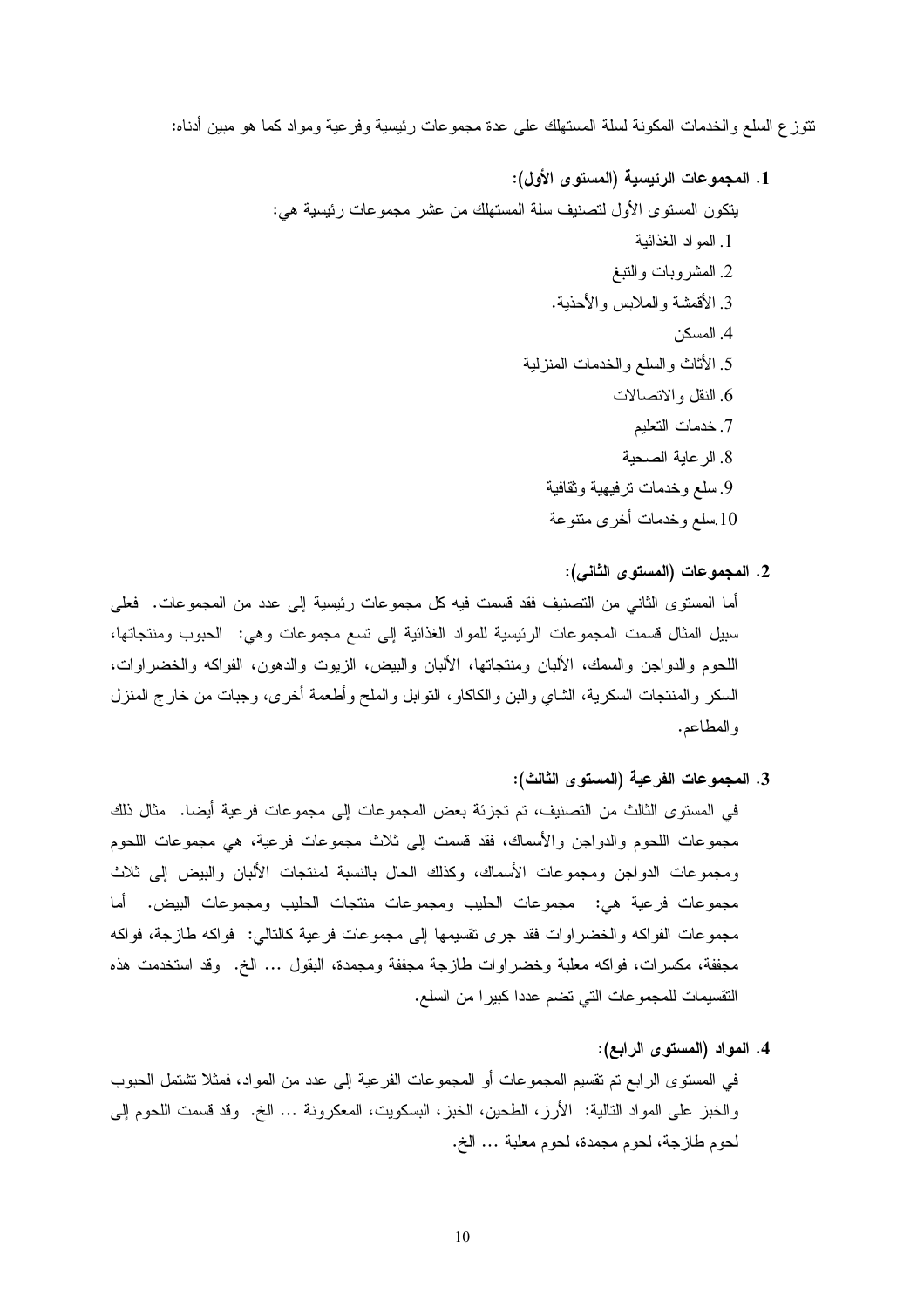5. السلع والخدمات (المستوى الخامس) في المستوى الخامس، اعتبرت أصناف المواد المفصلة بمثابة سلع وخدمات ذات مواصفات أكثر تفصيلاً، والتبي يجرى جمع أسعارها ورصد النغيرات على هذه الأسعار . ويبلغ عدد السلع التبي سيتم نركيب رقم قياسي لها 568 سلعة و خدمة.

جمع بيانات الأسعار

تجمع بيانات الأسعار عن طريق المقابلات الشخصية بواسطة فريق مدرب خصيصا لهذا الغرض وذلك من محلات البيع بالتجزئة ومحلات الخدمات المختلفة من المدن الرئيسية في المناطق الفلسطينية. وقد زود الباحث بكشف يضم كافة السلع والخدمات المطلوبة واسماء المصادر المختلفة لهذه البيانات موضحاً فيه الوصف الدقيق للسلعة، إضافة الى عنوان المصدر .

لقد روعي في استيفاء الأسعار بأن تجمع ثلاثة تسعيرات مختلفة للمواد الغذائية ضمن المدينة الواحدة، وتسعيرتان او تسعيرة واحدة لبقية المواد بحيث براعىفى قياس الأسعار سرعة أو ونيرة التغيير الحاصل على سعر السلعة او الخدمة والذي يظهر من كثرة نداولها. ويتم جمع الاسعار بشكل شهريً لكافة السلع الغذائية، بحيث يكون الاسناد الزمني للشهر هو منتصفه. أما بخصوص الخضار والفواكه، فان أسعارها نجمع أسبوعيا أي بمعدل أربعة زيارات شهرية، على ان يكون يوم الثلاثاء من كل أسبوع هو يوم الزيارة.

لقد بلغ منوسط عدد التسعيرات للسلعة الواحدة في مجموعات المواد الغذائية ما يعادل 35 تسعيرة شهريا، أي ان السلعة الواحدة تجمع بياناتها من 35 مصدر شهرياً. في حين يبلغ عدد التسعيرات لبقية المواد ما يعادل 25 تسعيرة شهرية. ويبلغ عدد المصادر التي تجمع منها البيانات الأسعار في جميع المناطق الفلسطينية ما يقارب 1500 مصدر .

#### طريقة حساب الرقم القياسي

نتم عملية احتساب الرقم القياسي بإتباع معادلة لاسبير (Laspeyres Index) والمعروفة بالترجيح بكميات سنة الاساس (المناسيب المرجحة). وحسب الصيغة المذكورة، يتم حساب الرقم القياسي لكل سلعة، ومن ثم لكل مجموعات ... الى ان نصل الى حساب الرقم القياسي العام لسعر المستهلك.

#### أسعار فترة الأساس

يتم احتساب الرقع القياسي عادة باعتماد متوسطات أسعار سنة أساس نكون أسعارها طبيعية دون وجود طفرات او ازمات مما يؤثر على منوسطات الأسعار بشكل غير طبيعي. ولما كانت الحاجة ضرورية لإحتساب رقم قياسي لأسعار المستهلك بهدف سد الفراغ الناتج عن عدم توفر هذه السلسلة من الأرقام، ونظرا لعدم وجود بيانات سنة كاملة عن الأسعار ، فقد اعتمدت متوسطات أسعار شهر تشرين ثاني-1995 لتمثل المتوسطات الشهرية لأسعار الأساس. وسيتم إحتساب النغير على الرقم القياسي لأسعار المستهلك بالمقارنة مع أسعار نشرين ثاني–1995، وذلك الى حين إستكمال بيانات الأسعار عن أشهر إضافية حيث سيتم تعديل فترة الأساس بانتظار استكمال البيانات عن السنة كاملة.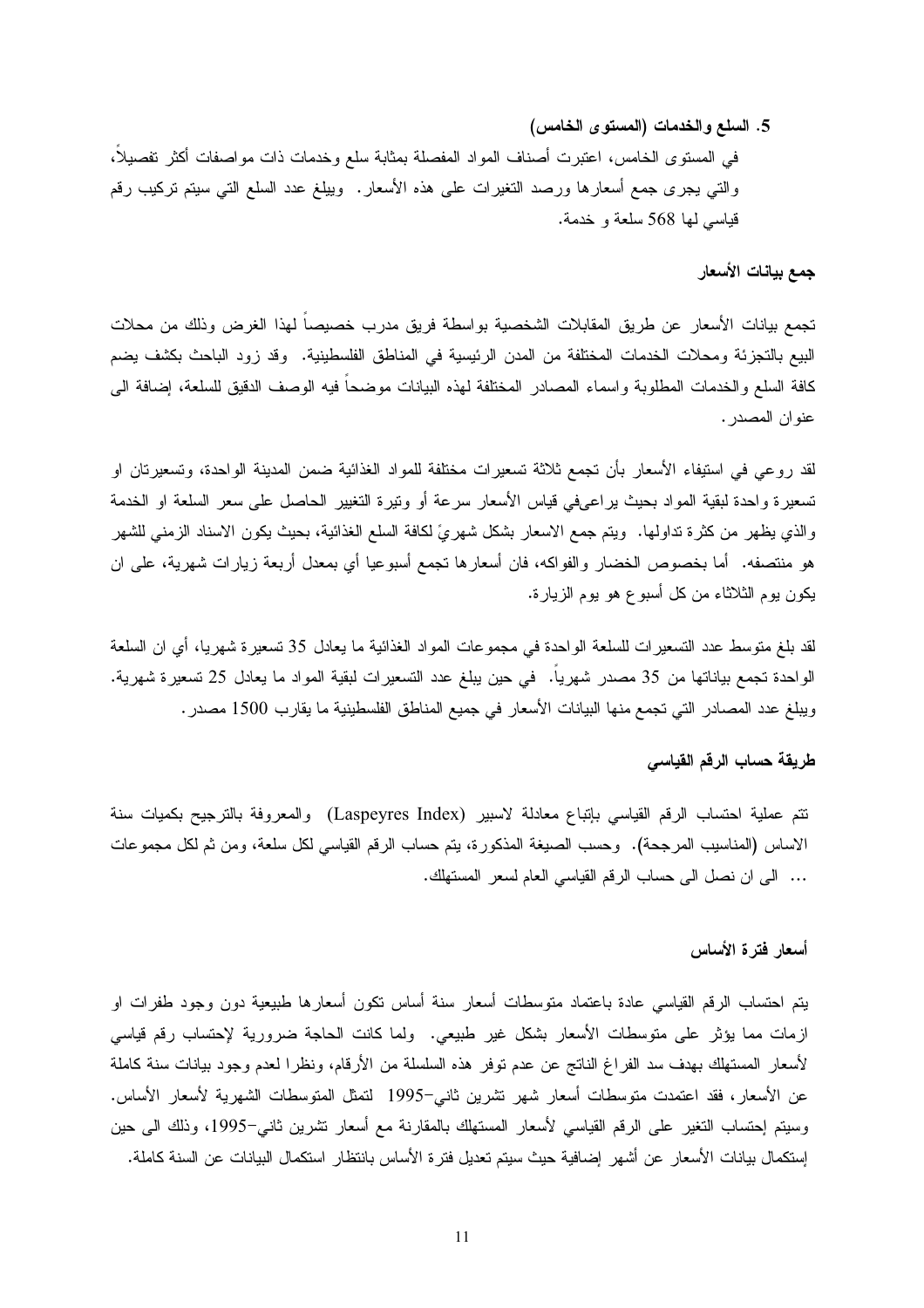نظام الأوزان

من المعلوم أن معادلة لاسبير لحساب الرقم القياسي تأخذ بعين الإعتبار الترجيح بكميات فترة الأساس، وتمثل هذه الكميات قيمة الانفاق على السلع والخدمات في ميزانية الأسرة عن سنة كاملة. ونظرا لعدم توفر بيانات الإنفاق عن سنة كاملة، فتمثّل الأوزان المستخدمة في هذه النشرة الانفاق الشهري ل 1,149 أسرة في الأراضـي الفلسطينية. ووتغطي بيانات هذه الاسر (باسلوب متحرك) انفاق اشهر تشرين أول ونتشرين ثانبي وكانون اول من عام 1995.

جرى نوزيع هذا الانفاق على كافة السلع والخدمات في سلة المستهلك، بحيث يمثل نصيب السلعة جزء أو أجزاء من مائة الف وحدة. وتم تركيب اوزان ترجيح للأراضي الفلسطينية ككل، ولكل من باقي الضفة الغربية (الضفة الغربية باستثناء القدس الشرقية)، قطاع غزة، والقدس الشرقية. وسيمكننا ذلك من احتساب الرقم القياسي العام لفلسطين، بالإضافة الى الأرقام القياسية لباقي الضفة الغربية، قطاع غزة، والقدس الشرقية، كلا على حده.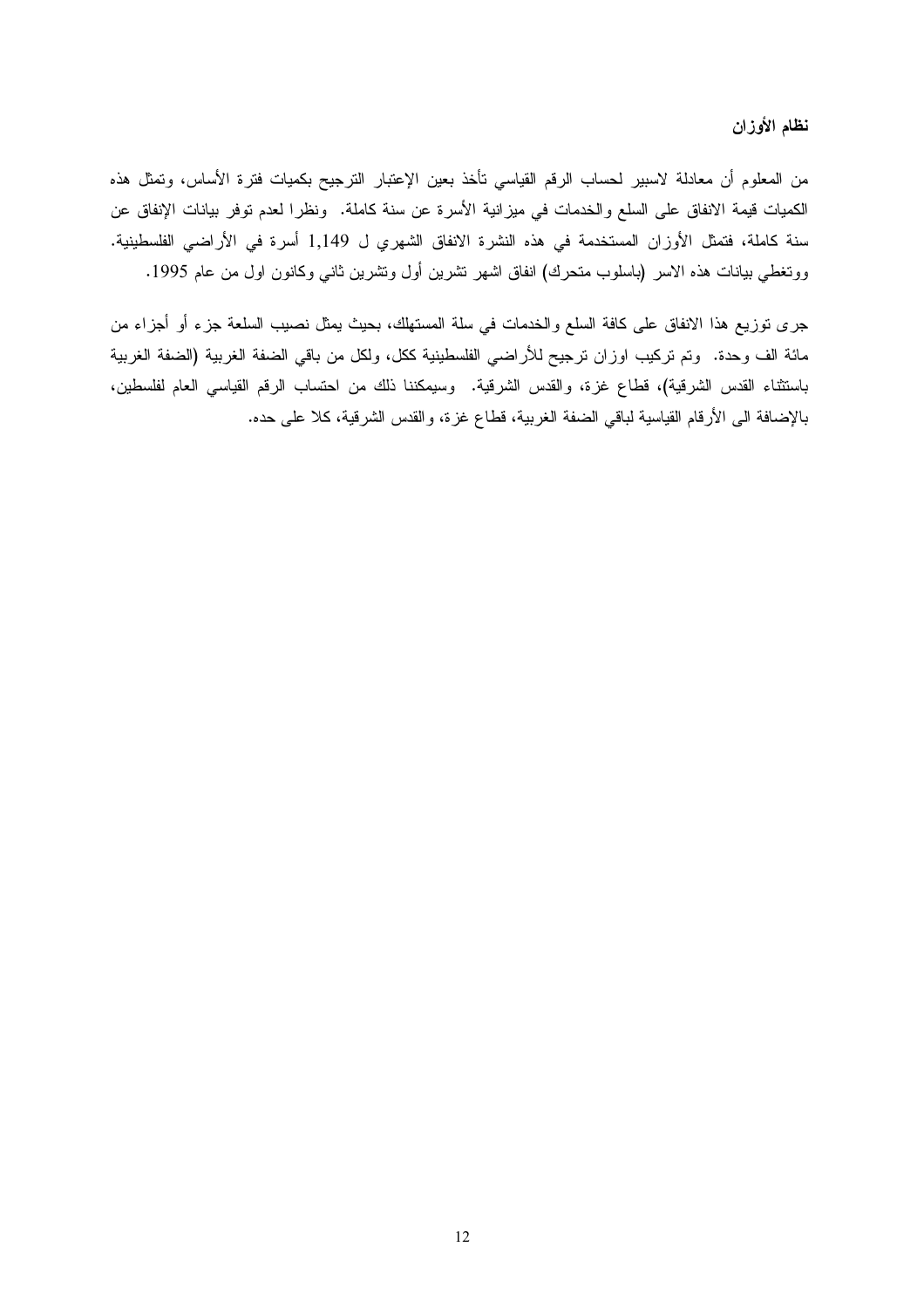# تسنسويسسسه لمستخدمى بيانات هذا التقرير

1. يتم احتساب الأرقام القياسية عادة باستخدام أوزان مشتقة من بيانات إنفاق الأسرة على مدار عام كامل. ونقوم دائرة الإحصاء المركزية بتنفيذ مسح الإنفاق والإستهلاك الفلسطيني الأول اعتبارا من 1995/10/1 وحتى 9/9/9/30. ونظرا لأهمية توفر الأرقام القياسية المبنية على أوزان حديثة، وحيث أن هذه الأوزان غير متوفرة عن عام كامل، فقد تم تركيب الأوزان بالإعتماد على نتائج المسح لأشهر تشرين أول–كانون أول، 1995. وسنقوم بتحديث هذه الأوزان ندريجيا الى حين نوفر النتائج عن العام بكامله. وعليه، نوصي باستخدام النتائج الواردة في هذا التقرير بحرص شديد.

2. تم استخدام الشيكل الاسرائيلي في تسعير السلع والخدمات. وقد بلغ معدل سعر الدولار للشيكل كالتالي:

| معدل سعر الدولار للشيكل | العام | الشهر        |
|-------------------------|-------|--------------|
| 3.02 شيكل               | 1995  | تشرين الثاني |
| 3.11 شيكل               | 1995  | كانون أول    |
| 3.12 شيكل               | 1996  | كانون الثاني |
| 3.12 شيكل               | 1996  | شباط         |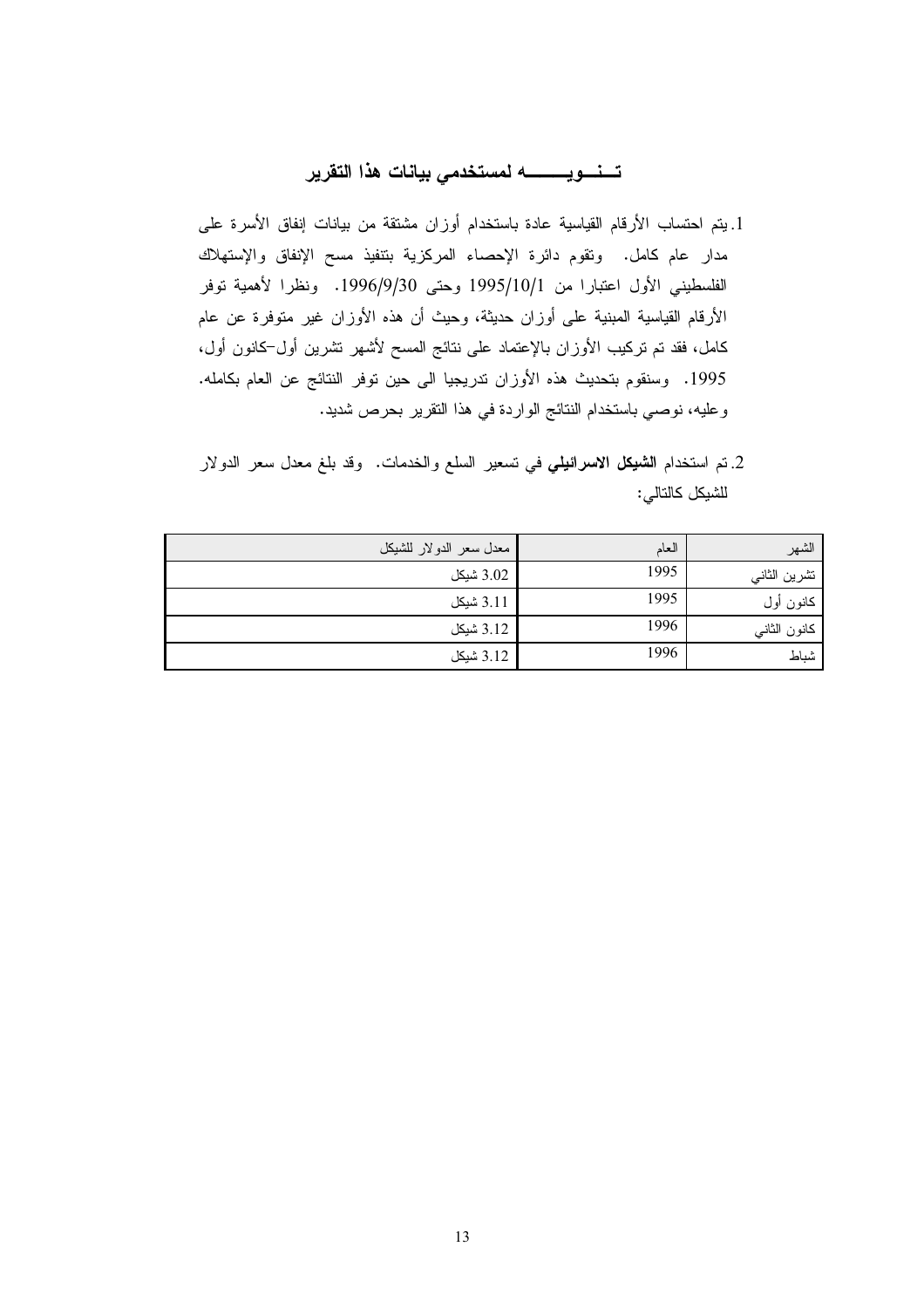#### **TABLE 1: MONTHLY CONSUMER PRICE INDEX NUMBERS**

#### BY MAJOR GROUPS (BASE MONTH 11/95=100)

#### FOR MONTHS OF DEC. 1995-FEB.1996

# جدول 1: الارقام القياسية الشهرية لاسعار المستهلك

حسب اقسام الالفاق الرئيسية (شهر الاساس 11/95=100)

للاشهر كانون اول 1995<sup>–</sup>شباط 1996

|                                            | <b>All Items Index</b> |            | الرقم القياسى العام | <b>Jerusalem</b>                                                      |            | القدس     |        | Gaza                                                      | غزة       | <b>West Bank</b> |            | الضفة الغربية |                                    |
|--------------------------------------------|------------------------|------------|---------------------|-----------------------------------------------------------------------|------------|-----------|--------|-----------------------------------------------------------|-----------|------------------|------------|---------------|------------------------------------|
| <b>Major groups</b>                        | شباط                   | كانون ثانى | كانون اول           | شباط                                                                  | كانون ثانى | كانون اول | شباط   | كانون ثانى                                                | كانون اول | شباط             | كانون ثانى | كانون اول     | قسام الالفاق الرئيسية              |
|                                            |                        |            |                     | Feb. 1996 Jan. 1996 Dec. 1995 Feb. 1996 Jan. 1996 Dec. 1995 Feb. 1996 |            |           |        | Jan. 1996   Dec. 1995   Feb. 1996   Jan. 1996   Dec. 1995 |           |                  |            |               |                                    |
| Food                                       | 102.36                 | 100.64     | 99.07               | 100.78                                                                | 100.46     | 99.37     | 100.69 | 101.1                                                     | 98.99     | 103.26           | 102.02     | 99.19         | لمواد الغذائية                     |
| Beverages and Tobacco                      | 102.96                 | 100.46     | 100.00              | 102.35                                                                | 101.14     | 100.00    | 102.18 | 100.00                                                    | 100.00    | 103.84           | 100.56     | 100.00        | لمشروبات والننبغ                   |
| Textiles, clothing and footwear            | 106.66                 | 101.50     | 100.00              | 102.45                                                                | 102.31     | 100.00    | 105.90 | 100.01                                                    | 100.00    | 111.65           | 103.70     | 100.00        | لاقمشة والملابس والاحذية           |
| Housing                                    | 100.76                 | 101.00     | 100.24              | 100.17                                                                | 100.50     | 100.00    | 99.93  | 100.00                                                    | 99.82     | 101.40           | 102.57     | 100.89        | لمسكن ومستلزماته                   |
| Furniture, household goods & services      | 102.72                 | 101.25     | 100.12              | 102.63                                                                | 100.72     | 100.00    | 101.87 | 101.37                                                    | 100.00    | 102.00           | 101.06     | 100.00        | لاثاث والسلع والخدمات المنزلية     |
| Transport and communications               | 104.42                 | 104.53     | 100.00              | 101.26                                                                | 100.15     | 100.00    | 104.05 | 103.54                                                    | 100.25    | 107.25           | 106.97     | 100.00        | نظل والاتصالات                     |
| Education                                  | 100.38                 | 100.33     | 100.00              | 100.01                                                                | 100.01     | 100.00    | 100.17 | 100.17                                                    | 100.00    | 100.80           | 100.80     | 100.00        | فدمات التعليم                      |
| Medical care                               | 106.50                 | 102.46     | 100.00              | 104.33                                                                | 103.80     | 100.00    | 107.57 | 100.69                                                    | 100.00    | 104.87           | 101.65     | 100.00        | ر عاية الصحية                      |
| Recreational and cultural goods & services | 104.86                 | 101.88     | 99.96               | 102.02                                                                | 100.01     | 100.00    | 102.18 | 101.98                                                    | 100.00    | 104.56           | 100.26     | 99.90         | سلع والخدمات النزفيهية             |
| Miscellaneous goods and services           | 103.35                 | 101.12     | 100.58              | 102.39                                                                | 100.27     | 101.25    | 103.73 | 101.48                                                    | 101.17    | 102.28           | 101.26     | 100.48        | ىلىع وخدمات منتوعة                 |
| All-Items consumer price index             | 103.24                 | 101.46     | 99.66               | 101.65                                                                | 100.65     | 99.80     | 102.10 | 101.21                                                    | 99.60     | 104.37           | 102.73     | 99.74         | لرقم القياسي العام لاسعار المستهلك |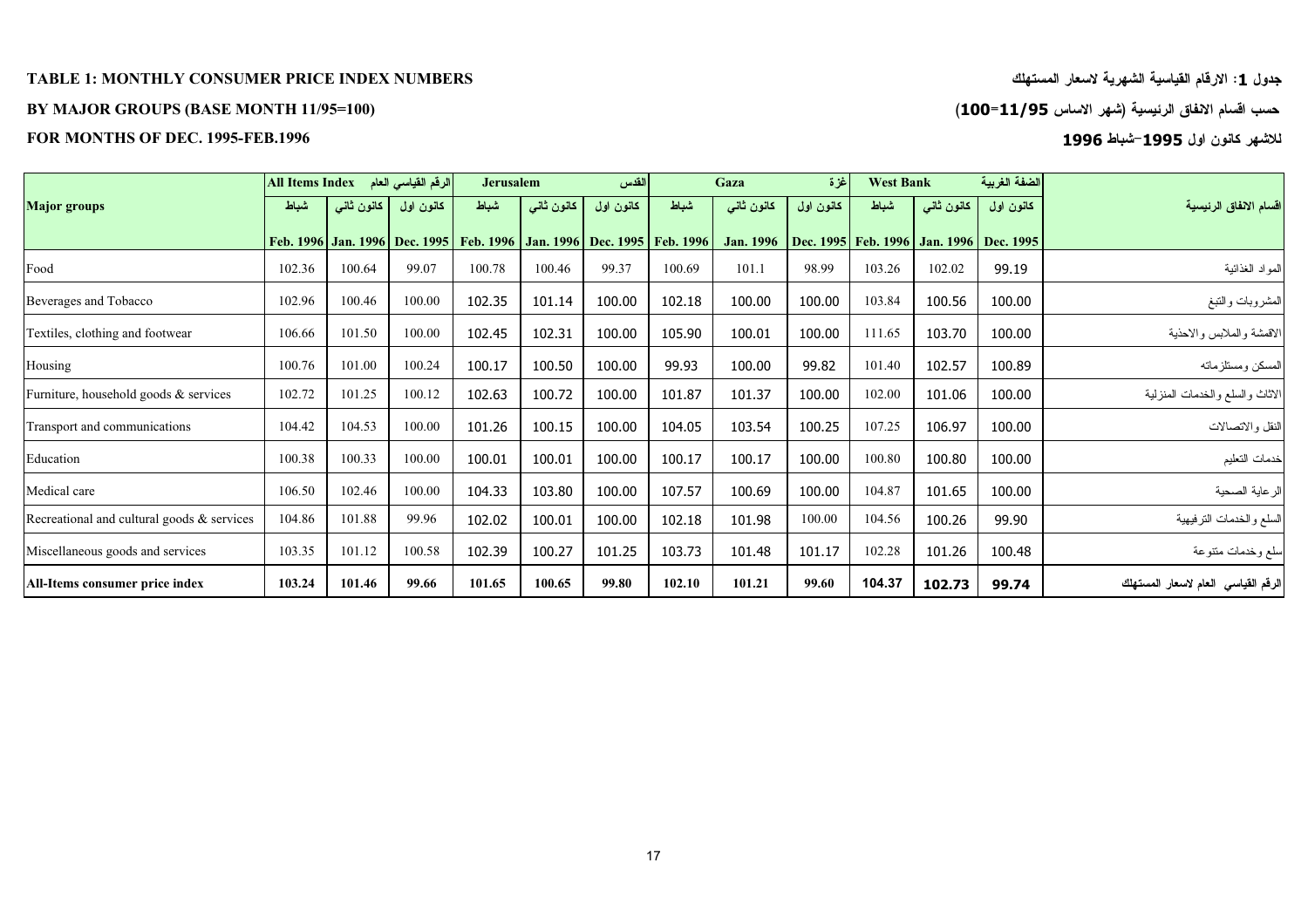# 7 FOOD GROUPS (BASE MONTH 11/95=100)

# **DR MONTHS OF DEC. 1995-FEB. 1996**

جدول 1.2 (تابع): الارقام القياسية الشهرية لاسعار المستهلك حسب مجموعات المواد الغذائية (شهر الاساس 11/95=100)

للاشهر كانون اول 1995<sup>–</sup>شباط 1996

| <b>Groups</b>            | <b>All-Item Index</b> |            | Jerusalem الرقم الفياسي العام                                                                                 |        |            | القدس<br>Gaza |        |            | غزة<br><b>West Bank</b> |        |            | فة الغربية | بجموعات الانفاق الرئيسية |
|--------------------------|-----------------------|------------|---------------------------------------------------------------------------------------------------------------|--------|------------|---------------|--------|------------|-------------------------|--------|------------|------------|--------------------------|
|                          | شباط                  | كانون ثاني | كانون أول                                                                                                     | شباط   | كانون ثاني | كانون أول     | شباط   | كانون ثاني | كانون أول               | شباط   | كانون ثاني | كانون أول  |                          |
|                          | Feb. 1996             |            | Jan. 1996 Dec. 1995 Feb. 1996 Jan. 1996 Dec. 1995 Feb. 1996 Jan. 1996 Dec. 1995 Feb. 1996 Jan. 1996 Dec. 1995 |        |            |               |        |            |                         |        |            |            |                          |
| Food                     | 102.36                | 100.64     | 99.07                                                                                                         | 100.78 | 100.46     | 99.37         | 100.69 | 101.10     | 98.99                   | 103.26 | 102.02     | 99.19      | المواد الغذائية          |
| Cereals and its products | 106.22                | 106.02     | 100.27                                                                                                        | 111.56 | 111.24     | 100.00        | 105.74 | 102.96     | 100.00                  | 105.46 | 104.39     | 100.69     | لحبوب ومنتجاتها          |
| Meat, Poultry & Fish     | 106.61                | 105.21     | 98.39                                                                                                         | 101.98 | 105.48     | 100.62        | 104.36 | 103.54     | 96.17                   | 115.03 | 109.57     | 100.00     | للحوم والدواجن والاسماك  |
| Meat                     | 104.80                | 101.78     | 100.00                                                                                                        | 102.64 | 99.42      | 100.00        | 103.00 | 101.68     | 99.98                   | 109.24 | 106.74     | 100.00     | للحوم                    |
| Fresh meat               | 105.79                | 102.55     | 100.00                                                                                                        | 103.23 | 100.00     | 100.00        | 103.90 | 102.18     | 99.97                   | 111.12 | 108.12     | 100.00     | حوم طازجة                |
| Frozen meat              | 100.00                | 100.00     | 100.00                                                                                                        | 100.00 | 100.00     | 100.00        | 100.00 | 100.00     | 100.00                  | 100.00 | 100.00     | 100.00     | حوم مجمدة                |
| Canned meat              | 100.00                | 99.49      | 100.00                                                                                                        | 100.00 | 98.56      | 100.00        | 100.00 | 100.00     | 100.00                  | 100.00 | 100.00     | 100.00     | حوم معلبة                |
| Other meat               | 102.06                | 94.54      | 100.00                                                                                                        | 100.00 | 87.50      | 100.00        | 100.00 | 100.00     | 100.00                  | 101.66 | 101.10     | 100.00     | حوم اخر ي                |
| Poultry                  | 109.00                | 108.92     | 95.48                                                                                                         | 102.23 | 119.44     | 102.14        | 98.60  | 91.80      | 87.01                   | 125.05 | 115.10     | 100.00     | لدواجن                   |
| Fish                     | 106.42                | 108.58     | 102.24                                                                                                        | 94.33  | 103.64     | 100.00        | 128.82 | 150.11     | 113.59                  | 100.98 | 99.23      | 100.00     | لاسماك                   |
| Milk products and eggs   | 100.73                | 100.23     | 100.20                                                                                                        | 99.38  | 99.73      | 100.27        | 99.26  | 99.73      | 100.64                  | 102.41 | 101.86     | 99.56      | ننتجات الالبان والبيض    |
| Milk                     | 104.89                | 101.95     | 100.67                                                                                                        | 100.00 | 100.35     | 100.00        | 103.68 | 103.05     | 102.06                  | 105.74 | 102.24     | 100.00     | لحليب                    |
| Milk products            | 102.23                | 101.40     | 100.42                                                                                                        | 101.58 | 102.04     | 100.68        | 100.92 | 100.53     | 100.00                  | 103.62 | 101.07     | 100.00     | ننجات الحليب             |
| Eggs                     | 93.67                 | 96.44      | 99.31                                                                                                         | 90.91  | 90.91      | 99.55         | 93.73  | 96.00      | 100.00                  | 96.63  | 102.78     | 98.32      | لبيض                     |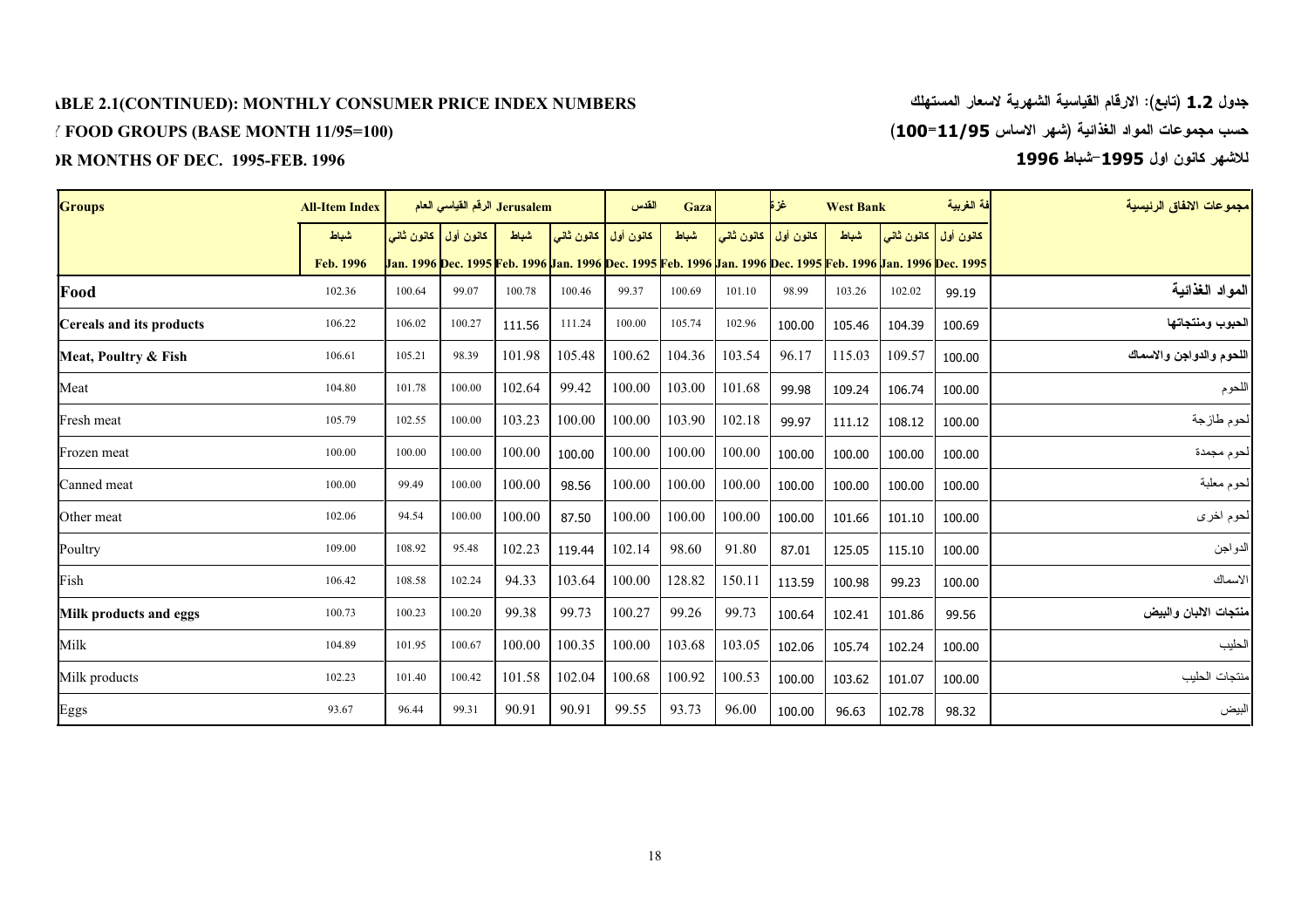# 7 FOOD GROUPS (BASE MONTH 11/95=100)

# **DR MONTHS OF DEC. 1995-FEB. 1996**

# جدول 1.2 (تابع): الارقام القياسية الشهرية لاسعار المستهلك حسب مجموعات المواد الغذائية (شهر الاساس 11/95=100)

| <b>Groups</b>  | <b>All-Item Index</b> |                                        |        | Jerusalem الرقم الفياسي العام |        | القدس                                                                                                         | Gaza   |        | غزة                  | <b>West Bank</b> |                       | فة الغربية | بجموعات الانفاق الرئيسية |
|----------------|-----------------------|----------------------------------------|--------|-------------------------------|--------|---------------------------------------------------------------------------------------------------------------|--------|--------|----------------------|------------------|-----------------------|------------|--------------------------|
|                | شباط                  | <mark>  كانون أول   كانون ثاني </mark> |        | شباط                          |        | <mark>ا كانون أول كانون ثاني</mark> ا                                                                         | شباط   |        | كانون أول كانون ثاني | شباط             | كانون أولى كانون ثاني |            |                          |
|                | Feb. 1996             |                                        |        |                               |        | Jan. 1996 Dec. 1995 Feb. 1996 Jan. 1996 Dec. 1995 Feb. 1996 Jan. 1996 Dec. 1995 Feb. 1996 Jan. 1996 Dec. 1995 |        |        |                      |                  |                       |            |                          |
| Oils and fats  | 103.04                | 103.00                                 | 101.06 | 102.73                        | 105.25 | 100.00                                                                                                        | 101.06 | 100.25 | 100.00               | 100.19           | 105.03                | 104.07     | لزيوت والدهون            |
| Vegetable oils | 103.24                | 103.12                                 | 101.14 | 102.73 105.30                 |        | 100.00                                                                                                        | 100.97 | 100.19 | 100.00               | 100.15           | 105.39                | 104.42     | لزيوت النباتية           |
| Fats           | 100.31                | 101.36                                 | 100.00 | 102.48                        | 102.48 | 100.00                                                                                                        | 102.51 | 101.23 | 100.00               | 100.66           | 100.66                | 100.00     | لدهون                    |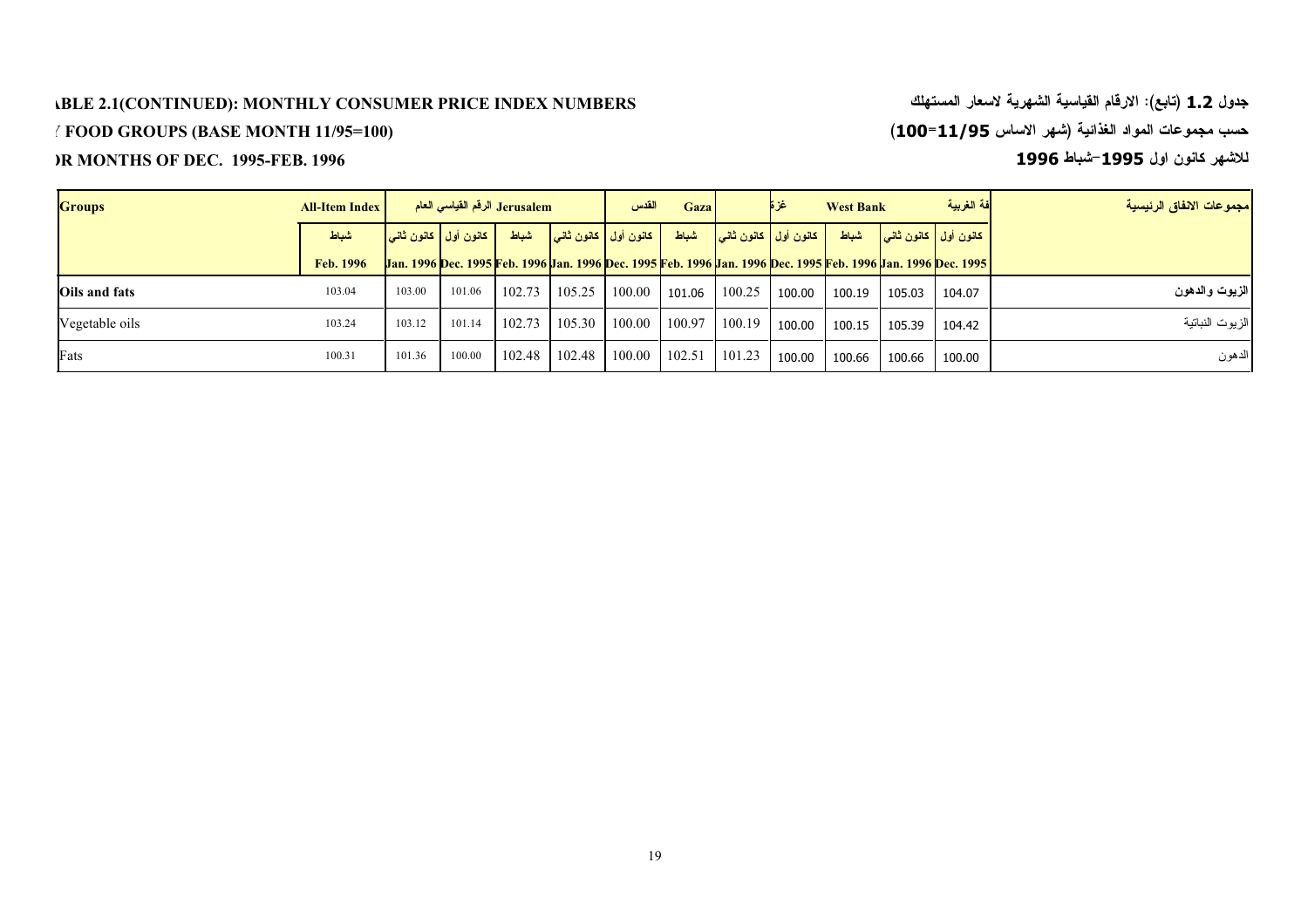# 7 FOOD GROUPS (BASE MONTH 11/95=100)

# **DR MONTHS OF DEC. 1995-FEB. 1996**

جدول 1.2 (تابع): الارقام القياسية الشهرية لاسعار المستهلك

حسب مجموعات المواد الغذائية (شهر الاساس 11/95=100)

| <b>Groups</b>                | <b>All-Item Index</b> |            | Jerusalem الرقم القياسي العام<br>كانون أول <mark>كانون ثاني</mark><br>كانون أول |        | القدس                                                                                                         | Gaza   |        | غزة        | <b>West Bank</b> |        | فة الغربية | مجموعات الانفاق الرئيسية |                             |
|------------------------------|-----------------------|------------|---------------------------------------------------------------------------------|--------|---------------------------------------------------------------------------------------------------------------|--------|--------|------------|------------------|--------|------------|--------------------------|-----------------------------|
|                              | شباط                  | كانون ثاني |                                                                                 | شباط   |                                                                                                               |        | شباط   | كانون ثاني | كانون أول        | شباط   | كانون ثاني | كانون أول                |                             |
|                              | Feb. 1996             |            |                                                                                 |        | Jan. 1996 Dec. 1995 Feb. 1996 Jan. 1996 Dec. 1995 Feb. 1996 Jan. 1996 Dec. 1995 Feb. 1996 Jan. 1996 Dec. 1995 |        |        |            |                  |        |            |                          |                             |
| <b>Fruits and vegetables</b> | 96.77                 | 91.41      | 96.81                                                                           | 91.32  | 85.16                                                                                                         | 94.64  | 94.98  | 96.69      | 98.53            | 93.83  | 91.91      | 95.93                    | الفواكه والخضروات والدرنيات |
| <b>Fruits</b>                | 103.02                | 96.43      | 98.34                                                                           | 97.61  | 91.72                                                                                                         | 100.51 | 109.35 | 101.61     | 100.38           | 99.11  | 100.15     | 99.41                    | الفو اكه                    |
| Fresh fruit                  | 102.52                | 94.79      | 97.49                                                                           | 97.06  | 88.97                                                                                                         | 99.62  | 109.48 | 99.99      | 100.46           | 98.05  | 99.79      | 98.99                    | فواكه طازجة                 |
| Dried fruits                 | 103.81                | 100.05     | 100.00                                                                          | 100.43 | 100.00                                                                                                        | 100.00 | 99.07  | 97.23      | 100.00           | 97.18  | 100.96     | 100.00                   | فواكه مجففة                 |
| <b>Nuts</b>                  | 104.84                | 102.82     | 101.74                                                                          | 99.19  | 100.50                                                                                                        | 103.87 | 109.51 | 109.32     | 100.00           | 103.13 | 101.35     | 101.07                   | مكسر ات                     |
| Tinned fruit and Juice       | 108.13                | 102.08     | 100.00                                                                          | 100.33 | 100.33                                                                                                        | 100.00 | 104.47 | 108.33     | 100.00           | 115.59 | 100.00     | 100.00                   | فواكه معلبة وعصير طبيعي     |
| <b>Vegetables</b>            | 91.82                 | 87.43      | 95.60                                                                           | 84.91  | 78.47                                                                                                         | 88.65  | 84.36  | 93.06      | 97.17            | 89.68  | 85.44      | 93.20                    | الخضر و ات                  |
| Fresh vegetables             | 89.57                 | 84.53      | 94.51                                                                           | 81.91  | 73.88                                                                                                         | 86.09  | 79.77  | 91.23      | 96.56            | 87.46  | 81.90      | 91.96                    | خضروات طازجة                |
| Tinned vegetables            | 100.41                | 98.32      | 104.87                                                                          | 101.05 | 95.40                                                                                                         | 100.00 | 96.09  | 95.20      | 100.00           | 101.47 | 104.75     | 100.00                   | خضروات معلبة                |
| Frozen vegetables            | 96.35                 | 98.90      | 95.24                                                                           | 100.00 | 100.00                                                                                                        | 100.00 | 94.56  | 94.56      | 94.56            | 96.17  | 102.65     | 93.55                    | خضروات مجمدة                |
| Dried vegetables and pulses  | 103.28                | 101.52     | 99.54                                                                           | 96.82  | 99.91                                                                                                         | 100.00 | 103.19 | 101.79     | 100.00           | 101.22 | 102.83     | 100.00                   | خضروات وبقول مجففة ومعلبة   |
| Dried pluses                 | 101.57                | 100.17     | 98.41                                                                           | 103.38 | 91.63                                                                                                         | 100.00 | 102.82 | 101.29     | 100.00           | 99.72  | 100.07     | 100.00                   | بقول مجففة                  |
| Dried vegetables             | 158.77                | 100.00     | 100.00                                                                          | 100.00 | 100.00                                                                                                        | 100.00 | 106.09 | 103.05     | 100.00           | 100.00 | 100.00     | 100.00                   | خضروات مجففة                |
| Tinned pulses                | 104.56                | 104.51     | 101.96                                                                          | 90.96  | 106.78                                                                                                        | 100.00 | 106.63 | 106.63     | 100.00           | 103.30 | 106.68     | 100.00                   | بقول معلبة                  |
| Potatoes and other tubers    | 83.31                 | 104.51     | 100.30                                                                          | 89.02  | 87.23                                                                                                         | 116.75 | 52.62  | 98.51      | 108.97           | 66.40  | 71.01      | 79.04                    | الدر نيات                   |
| Sugar and sugar products     | 98.01                 | 98.12      | 99.63                                                                           | 99.00  | 98.39                                                                                                         | 100.00 | 97.82  | 97.95      | 100.15           | 97.93  | 99.65      | 98.75                    | السكر والمنتجات السكرية     |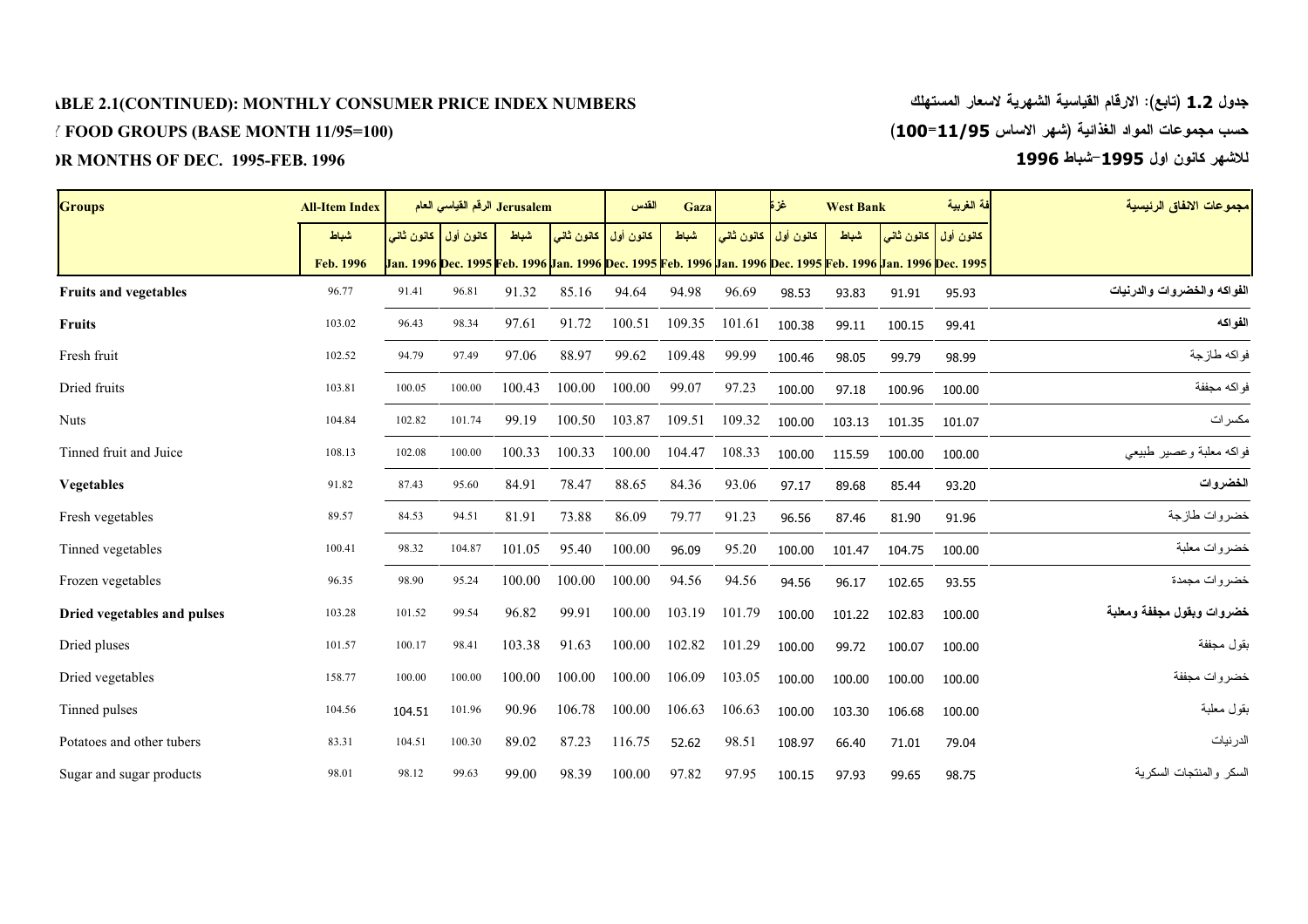# 7 FOOD GROUPS (BASE MONTH 11/95=100)

# **DR MONTHS OF DEC. 1995-FEB. 1996**

جدول 1.2 (تابع): الارقام القياسية الشهرية لاسعار المستهلك حسب مجموعات المواد الغذائية (شهر الاساس 11/95=100)

| <b>Groups</b>                | <b>All-Item Index</b> |        |                         | Jerusalem الرقم القياسي العام |        | القدس                                                                                                         | Gaza   |                                     | غزة    | <b>West Bank</b> |        | فة الغربية           | مجموعات الانفاق الرئيسية       |
|------------------------------|-----------------------|--------|-------------------------|-------------------------------|--------|---------------------------------------------------------------------------------------------------------------|--------|-------------------------------------|--------|------------------|--------|----------------------|--------------------------------|
|                              | شباط                  |        | كانون أولى   كانون ثاني | شباط                          |        | ⊤ كانون أول <mark>  كانون ثاني</mark> <mark> </mark>                                                          | شباط   | كانون أول <mark>  كانون ثاني</mark> |        | اشباط            |        | كانون أول كانون ثاني |                                |
|                              | Feb. 1996             |        |                         |                               |        | Jan. 1996 Dec. 1995 Feb. 1996 Jan. 1996 Dec. 1995 Feb. 1996 Jan. 1996 Dec. 1995 Feb. 1996 Jan. 1996 Dec. 1995 |        |                                     |        |                  |        |                      |                                |
| Tea, cofee and cocoa         | 103.36                | 101.24 | 100.00                  | 99.78                         | 95.63  | 100.00                                                                                                        | 111.60 | 110.81                              | 100.00 | 102.85           | 101.67 | 100.00               | الشاى والبن والكاكاو           |
| Spices, salt and other foods | 105.34                | 104.23 | 100.01                  | 104.82                        | 102.72 | 100.00                                                                                                        | 108.60 | 107.51                              | 100.00 | 105.06           | 103.74 | 100.00               | النوابل والملح والاغذية الاخرى |
| Spices                       | 102.49                | 101.84 | 100.00                  | 100.91                        | 99.24  | 100.00                                                                                                        | 100.28 | 100.44                              | 100.00 | 103.48           | 102.27 | 100.00               | لتو ابل                        |
| Table salt                   | 101.63                | 101.63 | 100.00                  | 100.00                        | 100.00 | 100.00                                                                                                        | 100.00 | 100.00                              | 100.00 | 105.00           | 105.00 | 100.00               | ملح الطعام                     |
| Other foods                  | 106.25                | 104.95 | 100.02                  | 105.65                        | 103.37 | 100.00                                                                                                        | 110.50 | 109.14                              | 100.00 | 105.41           | 103.87 | 100.00               | أغذية أخرى                     |
| Meals a way from the home    | 101.92                | 100.00 | 100.00                  | 100.00                        | 100.00 | 100.00                                                                                                        | 100.00 | 100.00                              | 100.00 | 100.00           | 104.97 | 100.00               | رجبات خارج المنزل              |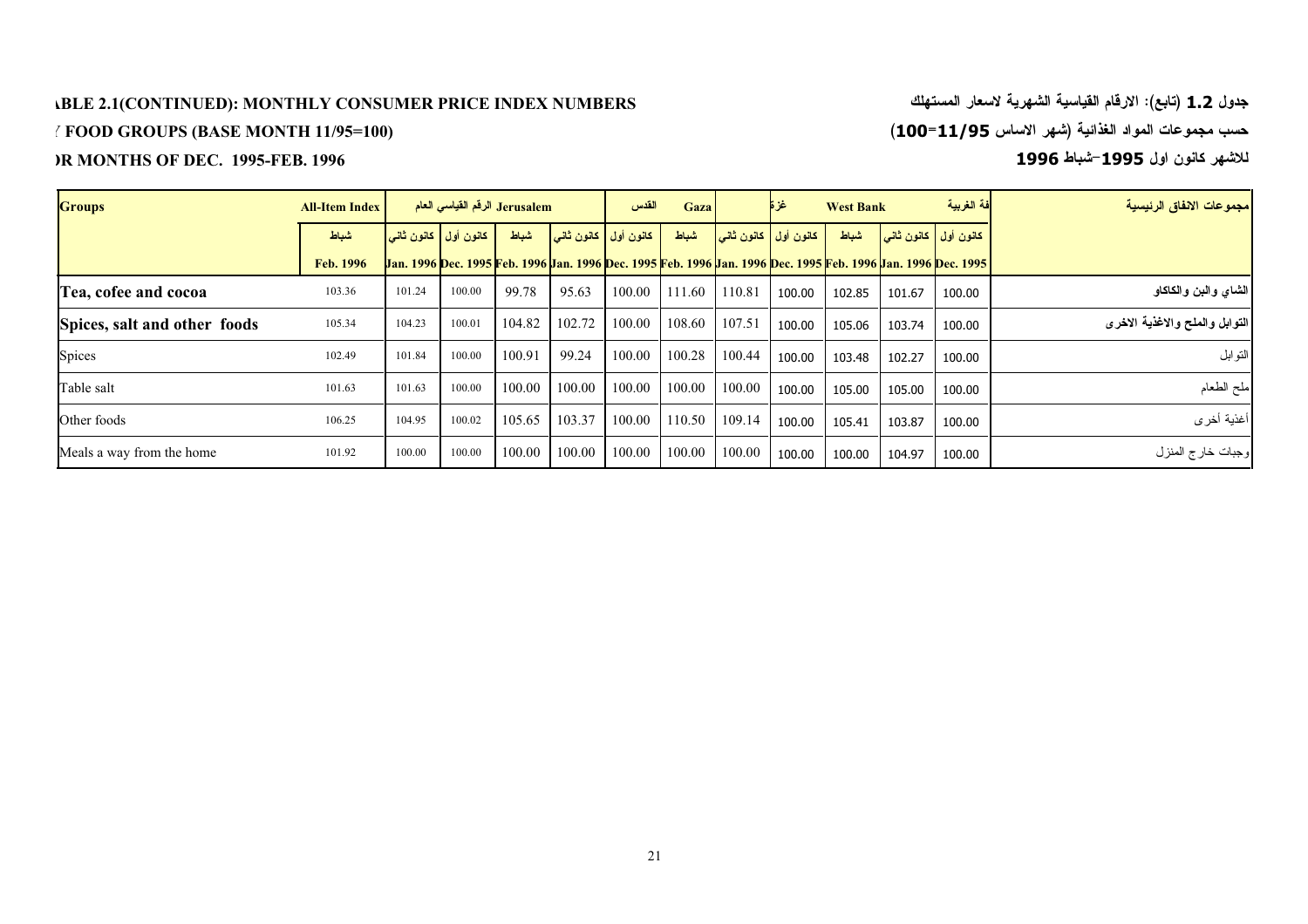# 7 FOOD GROUPS (BASE MONTH 11/95=100)

# **DR MONTHS OF DEC. 1995-FEB. 1996**

جدول 1.2 (تابع): الارقام القياسية الشهرية لاسعار المستهلك حسب مجموعات المواد الغذائية (شهر الاساس 11/95=100)

| <b>Groups</b>        | <b>All-Item Index</b> | Jerusalem الرقم الفياسي العام |                        |        |        |                        | القدس<br><b>Gaza</b> |        |                        | <b>West Bank</b> |                                   | فة الغربية                                                                                                    | مجموعات الانفاق الرئيسية  |
|----------------------|-----------------------|-------------------------------|------------------------|--------|--------|------------------------|----------------------|--------|------------------------|------------------|-----------------------------------|---------------------------------------------------------------------------------------------------------------|---------------------------|
|                      | شباط                  |                               | كانون أول   كانون ثاني | شباط   |        | كانون أول   كانون ثاني | شباط                 |        | كانون أول   كانون ثاني | شباط             | كانون أول <mark>كانون ثاني</mark> |                                                                                                               |                           |
|                      | Feb. 1996             |                               |                        |        |        |                        |                      |        |                        |                  |                                   | Jan. 1996 Dec. 1995 Feb. 1996 Jan. 1996 Dec. 1995 Feb. 1996 Jan. 1996 Dec. 1995 Feb. 1996 Jan. 1996 Dec. 1995 |                           |
| Beverages & tobacco  | 102.96                | 100.46                        | 100.00                 | 102.35 | 101.14 | 100.00                 | 102.18               | 100.00 | 100.00                 | 103.84           | 100.56                            | 100.00                                                                                                        | المشروبات والتبغ          |
| <b>Beverages</b>     | 105.17                | 101.08                        | 100.00                 | 103.45 | 103.43 | 100.00                 | 109.03               | 100.00 | 100.00                 | 101.80           | 100.01                            | 100.00                                                                                                        | المشروبات                 |
| Soft drinks          | 105.26                | 101.07                        | 100.00                 | 103.51 | 103.51 | 100.00                 | 109.03               | 100.00 | 100.00                 | 101.62           | 99.92                             | 100.00                                                                                                        | لمشروبات المرطبة والغازية |
| Alcoholic drinks     | 103.17                | 101.26                        | 100.00                 | 101.87 | 101.13 | 100.00                 | 0.00                 | 0.00   | 0.00                   | 105.00           | 101.70                            | 100.00                                                                                                        | لمشروبات الروحية          |
| Tobacco & cigarettes | 102.31                | 100.28                        | 100.00                 | 101.80 | 100.00 | 100.00                 | 100.82               | 100.00 | 100.00                 | 104.48           | 100.74                            | 100.00                                                                                                        | التبغ والسجائر            |
| Cigarettes           | 102.33                | 100.28                        | 100.00                 | 101.80 | 100.00 | 100.00                 | 100.76               | 100.00 | 100.00                 | 104.45           | 100.73                            | 100.00                                                                                                        | لسجائر                    |
| Tobacco products     | 101.06                | 100.15                        | 100.00                 | 0.00   | 0.00   | 0.00                   | 105.00               | 100.00 | 100.00                 | 106.73           | 100.78                            | 100.00                                                                                                        | منتجات النبغ              |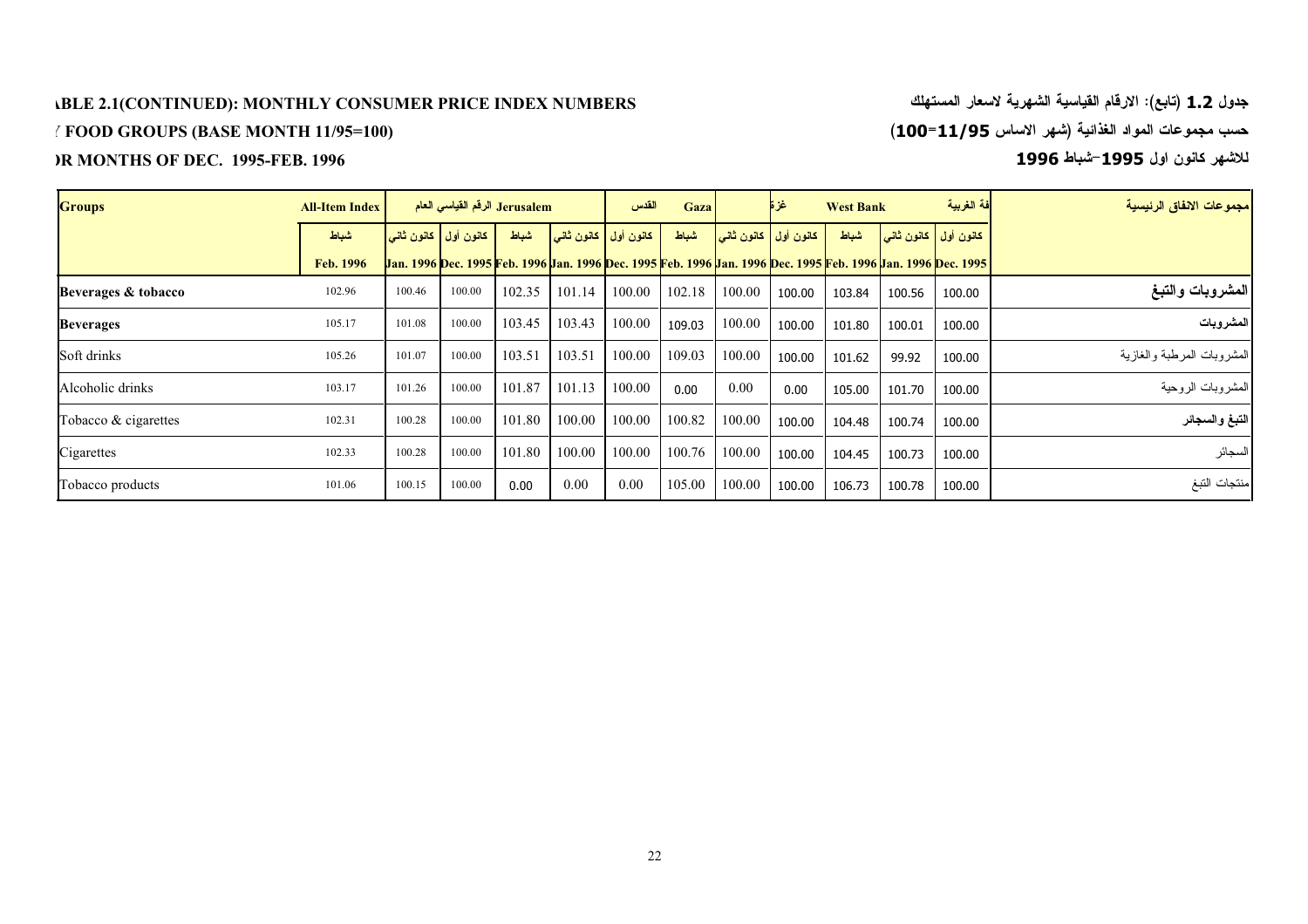# **TABLE 2.3: MONTHLY CONSUMER PRICE INDEX NUMBERS**

#### BY THE TEXTILES, CLOTHING & FOOTWEAR GROUPS (BASE MONTH 11/95=100)

# جدول 3.2: الارقام القياسية الشهرية لاسعار المستهلك

حسب مجموعات الأقمشة والملابس والأحذية (شهر الاساس 11/95=100)

# FOR MONTHS OF DEC. 1995-FEB. 1996

| <b>Groups</b>                            | <b>All-Item Index</b> |                                                                                                               | Jerusalem الرقم القياسي العام |        |                      | القدس<br>Gaza |        | غزة<br><b>West Bank</b> |        | فة الغربية |                        | جموعات الانفاق الرئيسية |                          |
|------------------------------------------|-----------------------|---------------------------------------------------------------------------------------------------------------|-------------------------------|--------|----------------------|---------------|--------|-------------------------|--------|------------|------------------------|-------------------------|--------------------------|
|                                          | شباط                  | كانون أولى   كانون ثاني                                                                                       |                               | شباط   | كانون أول كانون ثاني |               | شباط   | كانون أول   كانون ثاني  |        | شباط       | كانون أول   كانون ثاني |                         |                          |
|                                          | Feb. 1996             | Jan. 1996 Dec. 1995 Feb. 1996 Jan. 1996 Dec. 1995 Feb. 1996 Jan. 1996 Dec. 1995 Feb. 1996 Jan. 1996 Dec. 1995 |                               |        |                      |               |        |                         |        |            |                        |                         |                          |
| <b>Textiles, Clothing &amp; Footwear</b> | 106.66                | 101.50                                                                                                        | 100.00                        | 102.45 | 102.31               | 100.00        | 105.90 | 100.00                  | 100.00 | 111.65     | 103.70                 | 100.00                  | لاقمشة والملابس والاحذية |
| Textiles & clothing                      | 106.75                | 101.55                                                                                                        | 100.00                        | 102.84 | 102.66               | 100.00        | 105.19 | 99.71                   | 100.00 | 112.40     | 104.30                 | 100.00                  | لاقمشة والملابس          |
| Texiles                                  | 102.57                | 101.37                                                                                                        | 100.00                        | 99.99  | 99.99                | 100.00        | 105.59 | 103.77                  | 100.00 | 104.24     | 102.27                 | 100.00                  | لاقمشة                   |
| Ready made clothing                      | 106.95                | 101.58                                                                                                        | 100.00                        | 102.90 | 102.72               | 100.00        | 105.27 | 99.26                   | 100.00 | 112.80     | 104.43                 | 100.00                  | لملابس الجاهز ة          |
| Tailoring                                | 100.00                | 100.00                                                                                                        | 100.00                        | 100.00 | 100.00               | 100.00        | 100.00 | 100.00                  | 100.00 | 100.00     | 100.00                 | 100.00                  | لتفصيل والخياطة          |
| Footwear                                 | 106.38                | 101.34                                                                                                        | 100.00                        | 100.88 | 100.88               | 100.00        | 108.71 | 101.22                  | 100.00 | 109.39     | 101.88                 | 100.00                  | لاحذبة                   |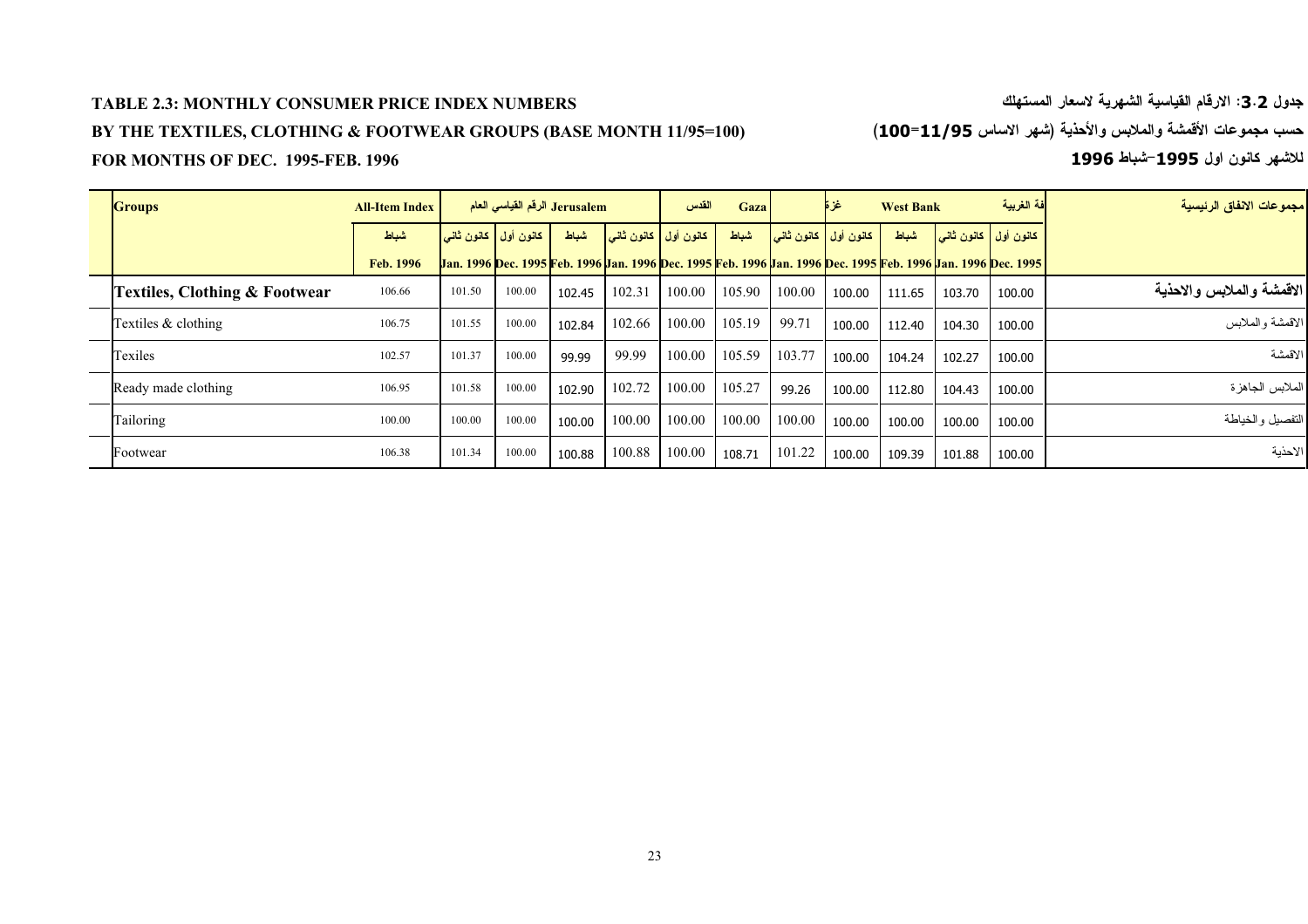# **TABLE 2.4: MONTHLY CONSUMER PRICE INDEX NUMBERS** BY THE HOUSING SERVICES GROUPS (BASE MONTH 11/95=100) FOR MONTHS OF DEC. 1995-FEB. 1996

جدول 4.2: الارقام القياسية الشهرية لاسعار المستهلك

حسب مجموعات المسكن ومستلزماته (شهر الاساس 11/95=100)

للاشهر كانون اول 1995<sup>-</sup>شباط 1996

| <b>Groups</b>                 | <b>All-Item Index</b> |                        |        | Jerusalem الرقم القياسي العام |        | القدس                                                                                                         | Gaza   |        | غزة                                                 | <b>West Bank</b> |        | فة الغربية                  | بجموعات الانفاق الرئيسية |
|-------------------------------|-----------------------|------------------------|--------|-------------------------------|--------|---------------------------------------------------------------------------------------------------------------|--------|--------|-----------------------------------------------------|------------------|--------|-----------------------------|--------------------------|
|                               | شباط                  | كانون أول   كانون ثاني |        | شباط                          |        | <b>کانون اُول کانون ثانی</b>                                                                                  | شباط   |        | <mark>، كانون أول </mark> كانون ثاني <mark>.</mark> | شباط             |        | <b>کانون اول کانون ثانی</b> |                          |
|                               | Feb. 1996             |                        |        |                               |        | Jan. 1996 Dec. 1995 Feb. 1996 Jan. 1996 Dec. 1995 Feb. 1996 Jan. 1996 Dec. 1995 Feb. 1996 Jan. 1996 Dec. 1995 |        |        |                                                     |                  |        |                             |                          |
| <b>Housing Services Group</b> | 100.76                | 101.00                 | 100.24 | 100.17                        | 100.50 | 100.00                                                                                                        | 99.93  | 100.00 | 99.82                                               | 101.40           | 102.57 | 100.89                      | المسكن ومستلزماته        |
| <b>House Rents</b>            | 100.00                | 100.00                 | 100.00 | 100.00                        | 100.00 | 100.00                                                                                                        | 100.00 | 100.00 | 100.00                                              | 100.00           | 100.00 | 100.00                      | يجار المساكن             |
| Fuel and power                | 101.03                | 101.45                 | 100.42 | 100.43                        | 101.30 | 100.00                                                                                                        | 99.90  | 100.00 | 99.76                                               | 101.97           | 103.60 | 101.24                      | لوقود والطاقة            |
| Water charges                 | 100.32                | 100.00                 | 100.00 | 100.00                        | 100.00 | 100.00                                                                                                        | 100.00 | 100.00 | 100.00                                              | 100.00           | 100.00 | 100.00                      | فقات الماء               |
| Other housing services        | 100.00                | 100.00                 | 100.35 | 100.00                        | 100.00 | 100.00                                                                                                        | 100.00 | 100.00 | 100.00                                              | 100.00           | 100.00 | 100.00                      | خدمات مسکن اخر ی         |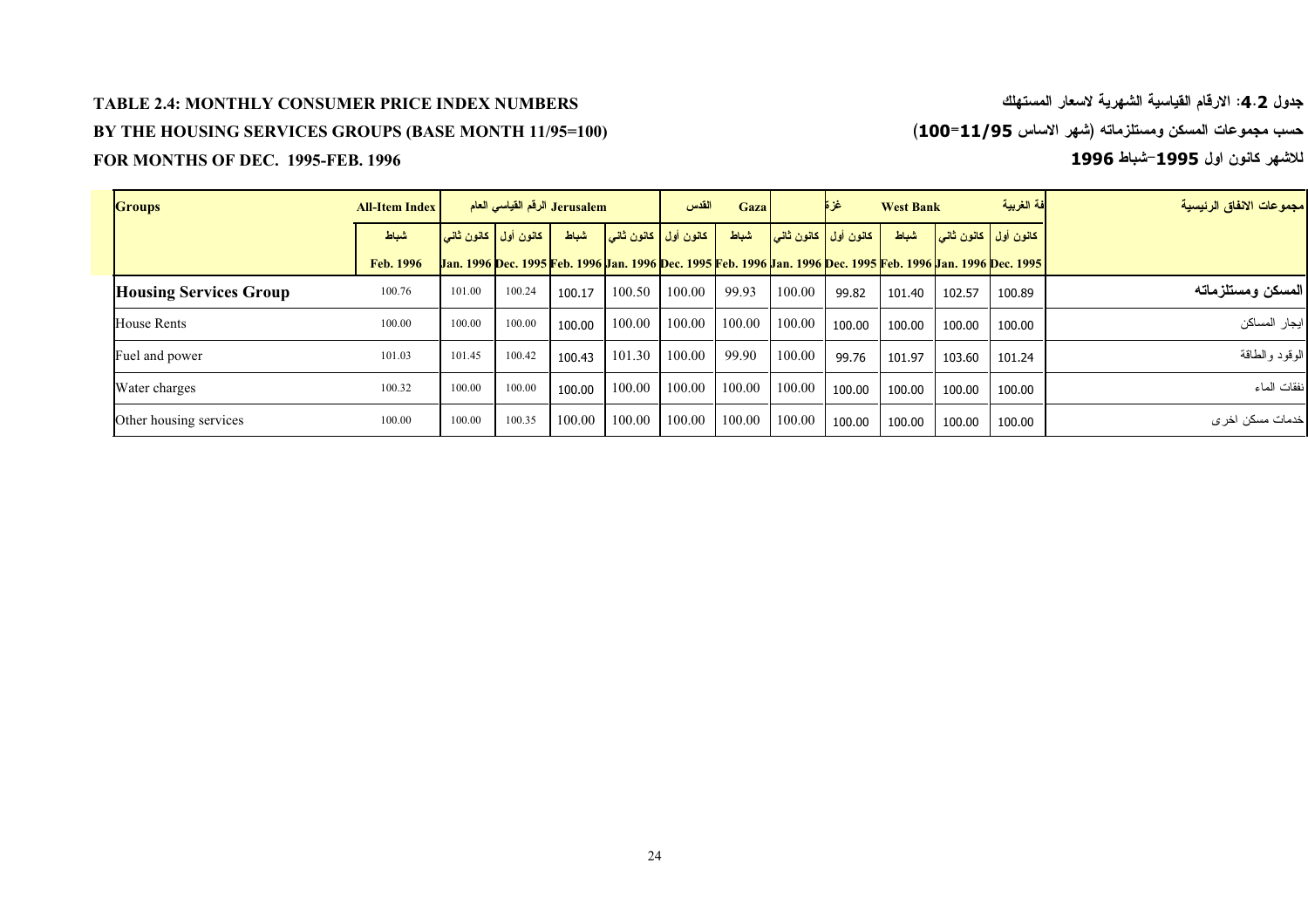#### **TABLE 2.5: MONTHLY CONSUMER PRICE INDEX NUMBERS**

# جدول 5.2: الارقام القياسية الشهرية لاسعار المستهلك

#### حسب مجموعات الأثاث والسلع والخدمات المنزلية (شهر الاساس 11/95=100\$ THE FURNITURE & HOUSEHOLD GOODS & SERVICES GROUPS (BASE MONTH 11/95=100) FOR MONTHS OF DEC. 1995-FEB. 1996 للاشهر كانون اول 1995–شباط 1996

| <b>Groups</b>                                | <b>All-Item Index</b> |        | Jerusalem الرقم القياسي العام       |        |                      | القدس<br>Gaza |        |                                               | غزة    | <b>West Bank</b> |        | غة الغربية                                                                                              | مجموعات الانفاق الرئيسية      |
|----------------------------------------------|-----------------------|--------|-------------------------------------|--------|----------------------|---------------|--------|-----------------------------------------------|--------|------------------|--------|---------------------------------------------------------------------------------------------------------|-------------------------------|
|                                              | شباط                  |        | ِ كانون أول <mark>كانون ثاني</mark> | شباط   | كانون أول كانون ثانى |               | شباط   | <mark>  كانون أول</mark>   كانون ثان <i>ى</i> |        | شباط             |        | كانون أول   كانون ثاني                                                                                  |                               |
|                                              | Feb. 1996             |        |                                     |        |                      |               |        |                                               |        |                  |        | Jan. 1996þec. 1995Feb. 1996Jan. 1996 þec. 1995 Feb. 1996 Jan. 1996þec. 1995Feb. 1996Jan. 1996 þec. 1995 |                               |
| Furniture & household goods & services Group | 102.72                | 101.25 | 100.00                              | 102.63 | 100.72               | 100.00        | 101.87 | 101.37                                        | 100.00 | 102.00           | 101.06 | 100.00                                                                                                  | الاثاث والسلع والخدمات المنز  |
| Furniture and carpet                         | 104.06                | 100.53 | 100.00                              | 101.66 | 100.00               | 100.00        | 100.47 | 101.38                                        | 100.00 | 104.02           | 100.46 | 100.00                                                                                                  | الأثاث والسجاد                |
| Household textiles and other furnishings     | 101.81                | 102.01 | 100.00                              | 112.04 | 103.99               | 100.00        | 99.62  | 100.49                                        | 100.00 | 102.70           | 101.20 | 100.00                                                                                                  | المنسوجات والتجهيزات المنزلية |
| Household appliances                         | 101.35                | 101.22 | 100.00                              | 100.10 | 100.10               | 100.00        | 102.31 | 99.81                                         | 100.00 | 102.21           | 100.79 | 100.00                                                                                                  | الاجهز ة المنزلية             |
| Household utensils                           | 103.53                | 100.80 | 100.00                              | 102.74 | 100.00               | 100.00        | 104.44 | 101.27                                        | 100.00 | 104.00           | 101.55 | 100.00                                                                                                  | اوانبي وادوات منزلية          |
| Household operations                         | 102.09                | 102.28 | 100.00                              | 103.30 | 101.34               | 100.00        | 103.77 | 103.36                                        | 100.00 | 97.75            | 102.05 | 100.00                                                                                                  | لموازم واعمال منزلية          |
| Household services                           | 100.00                | 100.00 | 100.00                              | 100.00 | 100.00               | 100.00        | 100.00 | 100.00                                        | 100.00 | 100.00           | 100.00 | 100.00                                                                                                  | الخدمات المنز لية             |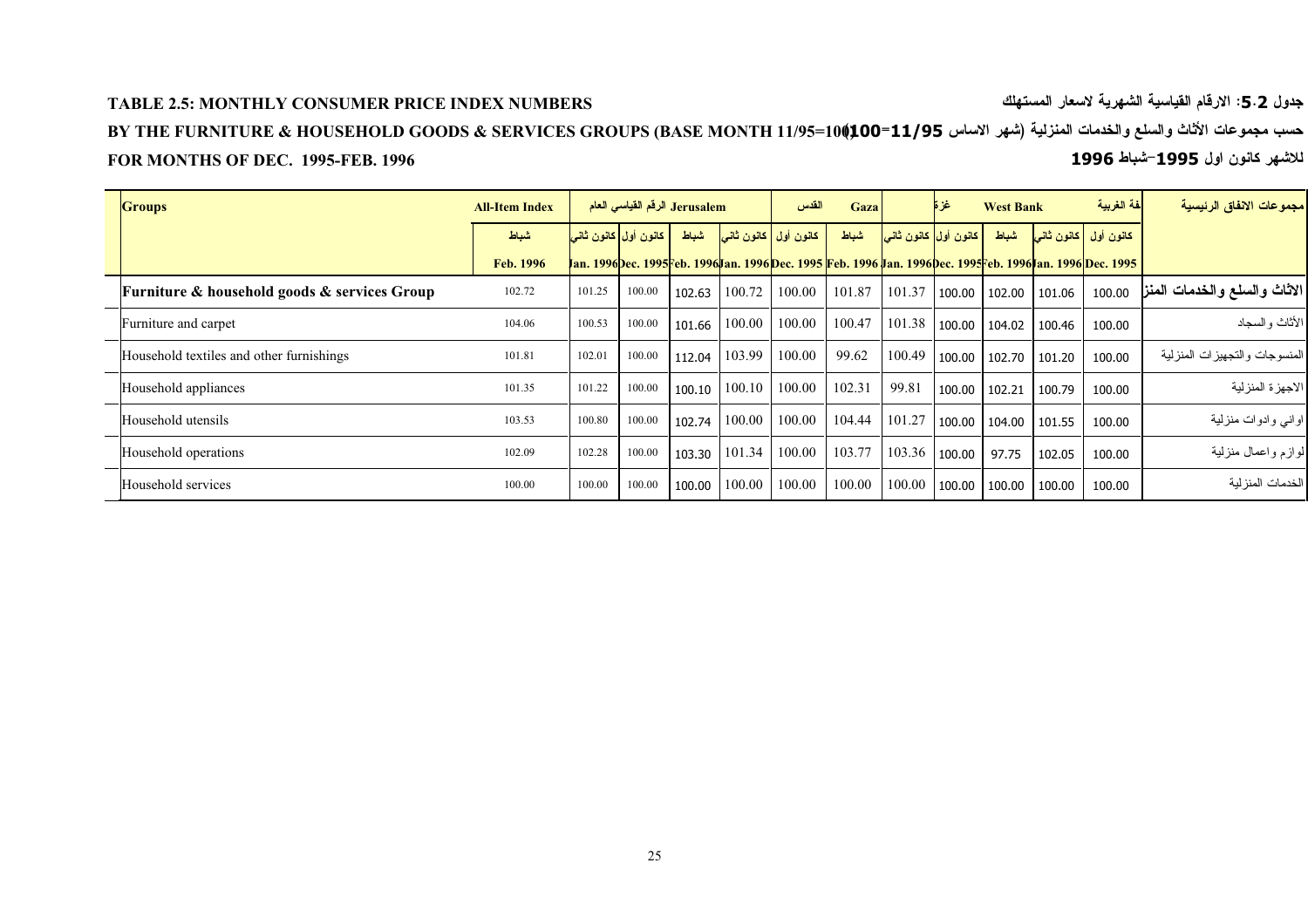# **TABLE 2.6: MONTHLY CONSUMER PRICE INDEX NUMBERS** BY THE TRANSPORT AND COMMUNICATION GROUPS (BASE MONTH 11/95=100)  $E(X)$  is  $\sum_{i=1}^{n} (X_i - \sum_{i=1}^{n} X_i)^2$

# جدول 6.2: الارقام القياسية الشهرية لاسعار المستهلك

حسب مجموعات النقل والاتصالات (شهر الاساس 11/95=100)

| <b>FOR MONTHS OF DEC. 1995-FEB. 1996</b> |  |
|------------------------------------------|--|
|                                          |  |

| <b>Groups</b>                             | Jerusalem الرقم القياسي العام All-Item Index                                                                       |                                   |        |        |                 | القدس<br>Gaza                         |                               |                                             | فحة الغربية<br>غزة<br><b>West Bank</b> |      |        |                                   | مجموعات الانفاق الرئيسية   |
|-------------------------------------------|--------------------------------------------------------------------------------------------------------------------|-----------------------------------|--------|--------|-----------------|---------------------------------------|-------------------------------|---------------------------------------------|----------------------------------------|------|--------|-----------------------------------|----------------------------|
|                                           | شباط                                                                                                               | كانون أول <mark>كانون ثاني</mark> |        | شباط   |                 | ً كانون أول <mark>كانون ثاني</mark> ً | شباط                          | كانون أول <mark> </mark> كانون ثان <i>ى</i> |                                        | شباط |        | كانون أول <mark>كانون ثاني</mark> |                            |
|                                           | Feb. 1996   Jan. 1996Dec. 1995Feb. 1996Jan. 1996Dec. 1995 Feb. 1996 Jan. 1996Dec. 1995Feb. 1996Jan. 1996 Dec. 1995 |                                   |        |        |                 |                                       |                               |                                             |                                        |      |        |                                   |                            |
| <b>Transport and communication</b>        | 104.42                                                                                                             | 104.55                            | 99.77  |        | $101.26$ 100.15 | 100.00                                | 104.05                        | 103.54                                      | 100.25 107.25                          |      | 106.97 | 100.00                            | النقل والاتصالات           |
| Personal transport equipment              | 100.08                                                                                                             | 100.01                            | 100.00 | 100.00 | 100.01          | 100.00                                | 100.40                        | 100.02                                      | 100.00 100.01                          |      | 100.01 | 100.00                            | وسائل النقل الشخصية        |
| Operation of personal transport equipment | 105.41                                                                                                             | 105.80                            | 99.28  | 103.71 | 100.43          | 100.00                                | $112.56$ 111.34 100.79 108.31 |                                             |                                        |      | 107.39 | 100.00                            | نتشغبل وسائط النقل الشخصبة |
| Purchaesed transport                      | 108.50                                                                                                             | 108.68                            | 100.00 | 100.00 | 100.00          | 100.00                                | 100.00                        | 100.00                                      | 100.00 112.21                          |      | 112.21 | 100.00                            | خدمات النقل العامة         |
| Communication                             | 100.00                                                                                                             | 100.00                            | 100.00 |        | 100.00 100.00   | 100.00                                | 100.00                        | 100.00                                      | 100.00 100.00                          |      | 100.00 | 100.00                            | الاتصالات                  |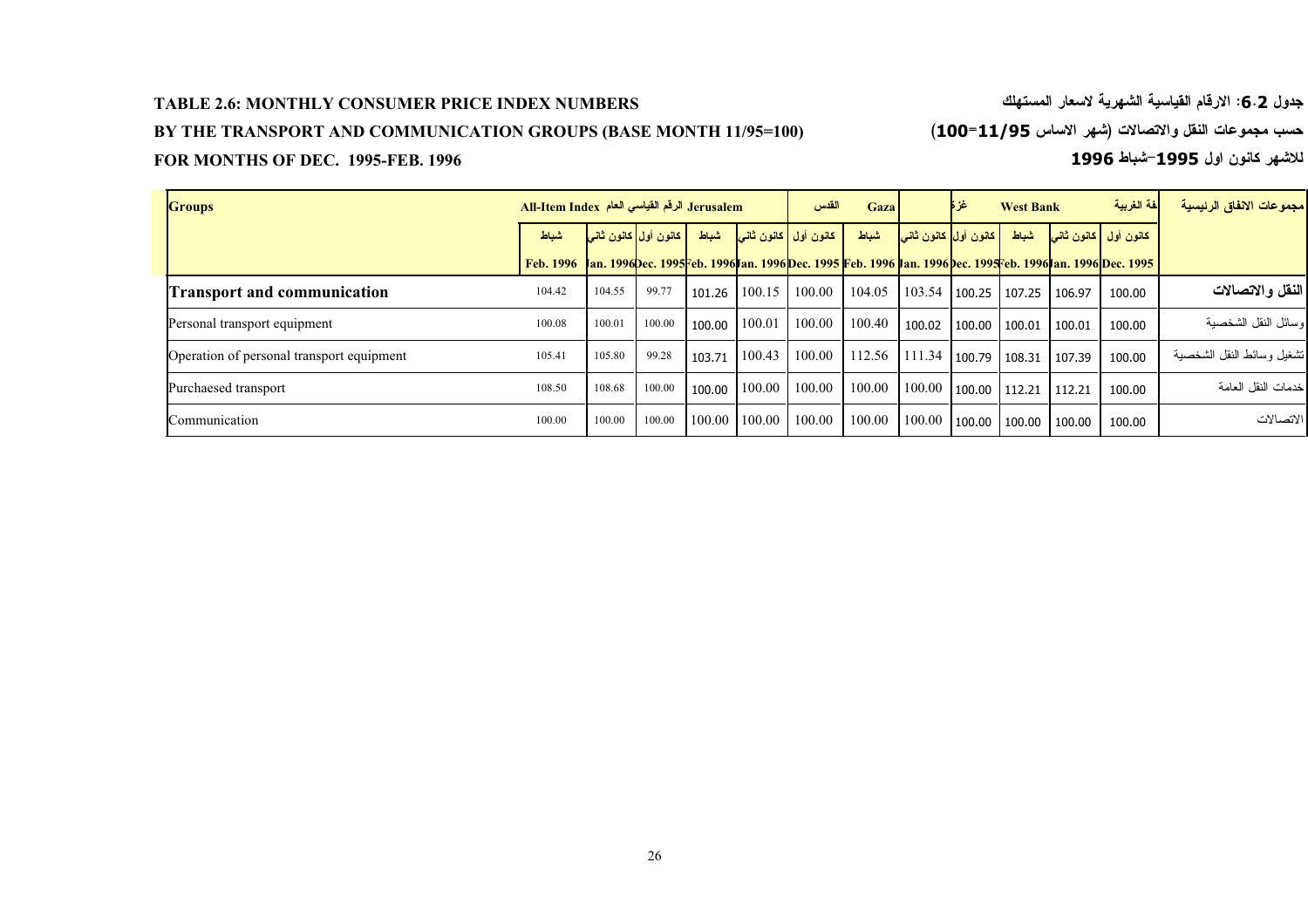# **TABLE 2.7: MONTHLY CONSUMER PRICE INDEX NUMBERS** BY THE EDUCATION GROUPS (BASE MONTH 11/95=100) FOR MONTHS OF DEC. 1995-FEB. 1996

| <b>Groups</b>            | Jerusalem الرقم القياسي العام All-Item Index                                                                            |                                      |        |      |                            |                         | غزة<br>القدس<br>Gaza                       |                                     |  | <b>West Bank</b>     | أفة الغربية                           | جموعات الانفاق الرئيسية |
|--------------------------|-------------------------------------------------------------------------------------------------------------------------|--------------------------------------|--------|------|----------------------------|-------------------------|--------------------------------------------|-------------------------------------|--|----------------------|---------------------------------------|-------------------------|
|                          | شباط                                                                                                                    | <mark>  كانون أول </mark> كانون ثاني |        | شباط |                            | كانون أولي   كانون ثاني | شباط                                       | <mark>  كانون أول</mark> كانون ثاني |  | شباط                 | . كانون أول <mark>  كانون ثاني</mark> |                         |
|                          | Feb. 1996 Jan. 1996 Dec. 1995 Feb. 1996 Jan. 1996 Dec. 1995 Feb. 1996 Jan. 1996 Dec. 1995 Feb. 1996 Jan. 1996 Dec. 1995 |                                      |        |      |                            |                         |                                            |                                     |  |                      |                                       |                         |
| <b>Education</b>         | 100.38                                                                                                                  | 100.33                               | 100.00 |      | $100.00$ $100.01$ $100.00$ |                         | 100.17                                     | 100.17                              |  | 100.00 100.80 100.80 | 100.00                                | فدمات التعليم           |
| School fees              | 100.00                                                                                                                  | 100.00                               | 100.00 |      | $100.00$ 100.00 100.00     |                         | 100.00   100.00   100.00   100.00   100.00 |                                     |  |                      | 100.00                                | سوم التعليم             |
| Education equipmant      | 101.74                                                                                                                  | 101.74                               | 100.00 |      |                            | $100.05$ 100.05 100.00  | 100.46 100.46 100.00 105.15 105.15         |                                     |  |                      | 100.00                                | دو ات تعليمية           |
| Other education services | 100.14                                                                                                                  | 100.00                               | 100.00 |      | 100.00 100.00 100.00       |                         | 100.20   100.20   100.00   100.00   100.00 |                                     |  |                      | 100.00                                | ندمات تعليم متنو عة     |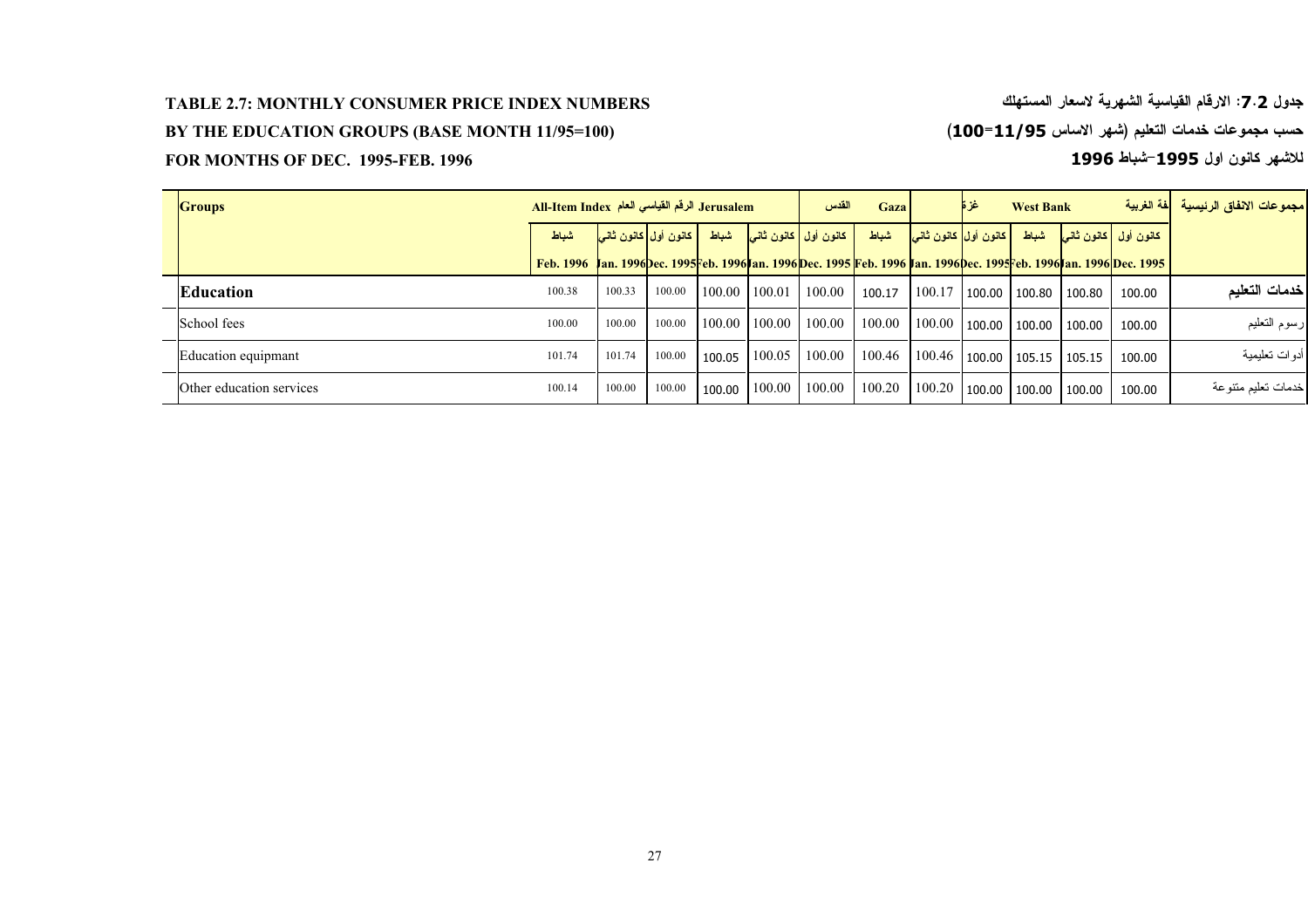# **TABLE 2.8: MONTHLY CONSUMER PRICE INDEX NUMBERS**

# 3Y THE MEDICAL CARE GROUPS (BASE MONTH 11/95=100)

# FOR MONTHS OF DEC. 1995-FEB. 1996

# جدول 8.2: الارقام القياسية الشهرية لاسعار المستهلك

حسب مجموعات الرعاية الصحية (شهر الاساس 11/95=100)

| <b>Groups</b>                     |        |        | Jerusalem الرقم القياسي العام All-Item Index                                                                            |        |        | القدس                  | Gaza   |                                       | غزا    | <b>West Bank</b> |                        | فة الغربية | مجموعات الانفاق الرئيسية     |
|-----------------------------------|--------|--------|-------------------------------------------------------------------------------------------------------------------------|--------|--------|------------------------|--------|---------------------------------------|--------|------------------|------------------------|------------|------------------------------|
|                                   | شباط   |        | كانون أول   كانون ثاني                                                                                                  | شباط   |        | كانون أول   كانون ثاني | شباط   | كانون أول <mark>  كانون ثاني  </mark> |        | شباط             | كانون أول   كانون ثاني |            |                              |
|                                   |        |        | Feb. 1996 Jan. 1996 Dec. 1995 Feb. 1996 Jan. 1996 Dec. 1995 Feb. 1996 Jan. 1996 Dec. 1995 Feb. 1996 Jan. 1996 Dec. 1995 |        |        |                        |        |                                       |        |                  |                        |            |                              |
| Medical care                      | 106.50 | 102.46 | 100.00                                                                                                                  | 104.33 | 103.80 | 100.00                 | 107.57 | 100.60                                | 100.00 | 104.87           | 101.65                 | 100.00     | الرعاية الصحية               |
| Services of Physicians            | 100.00 | 100.00 | 100.00                                                                                                                  | 100.00 | 100.00 | 100.00                 | 92.82  | 100.00                                | 100.00 | 100.00           | 100.00                 | 100.00     | خدمات الاطناء                |
| Hospital care                     | 100.00 | 100.00 | 100.00                                                                                                                  | 100.00 | 100.00 | 100.00                 | 100.00 | 100.00                                | 100.00 | 100.00           | 100.00                 | 100.00     | خدمات المستشفيات             |
| Medical & pharmaceutical products | 113.03 | 104.95 | 100.00                                                                                                                  | 108.51 | 107.46 | 100.00                 | 115.05 | 100.83                                | 100.00 | 110.62           | 103.60                 | 100.00     | المنتجات الطببة و الصبدلانبة |
| Other medical care                | 100.51 | 100.00 | 100.00                                                                                                                  | 100.00 | 100.00 | 100.00                 | 102.19 | 102.19                                | 100.00 | 100.00           | 100.00                 | 100.00     | خدمات طببة منتوعة            |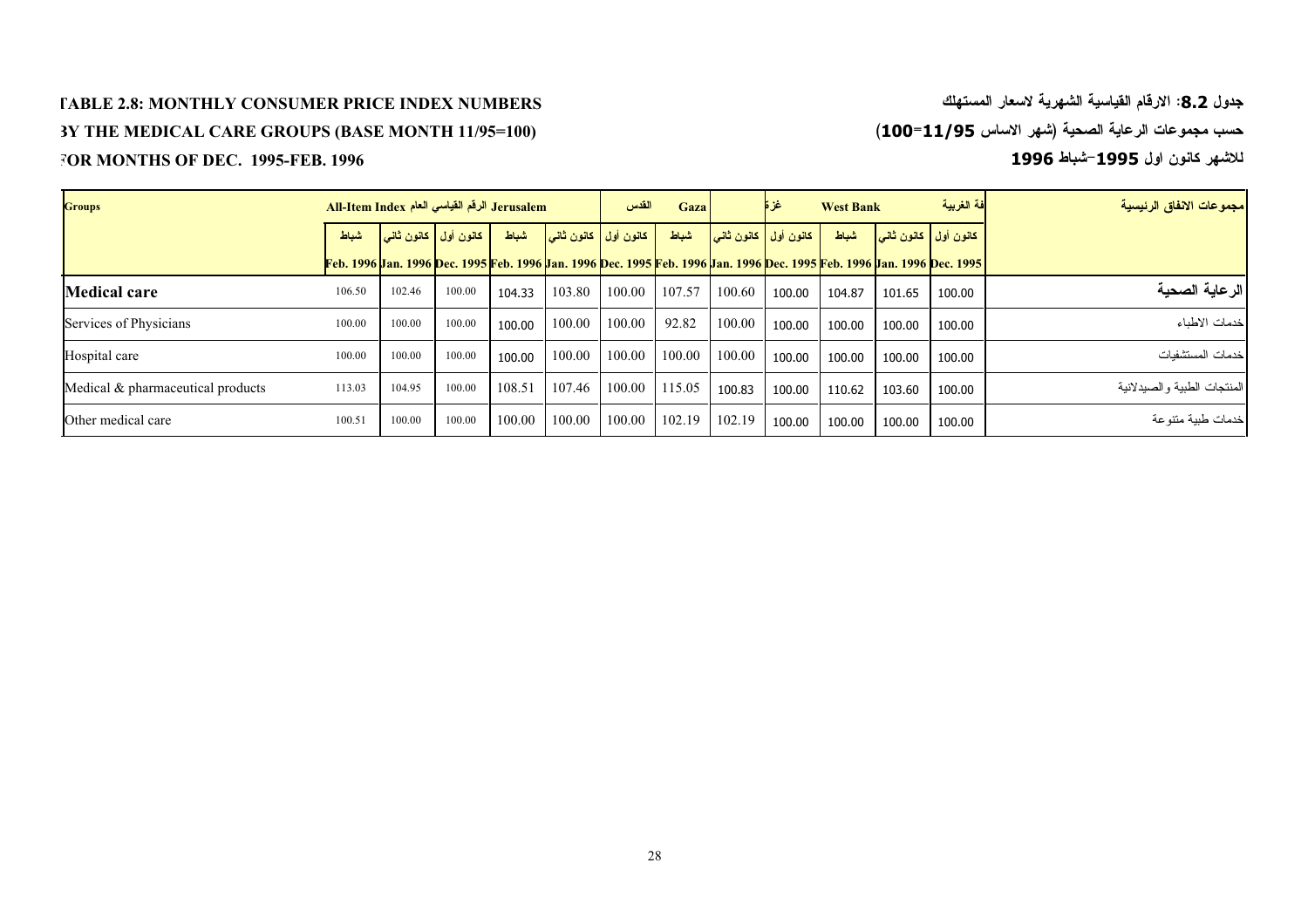### **TABLE 2.9: MONTHLY CONSUMER PRICE INDEX NUMBERS**

# جدول 9.2: الارقام القياسية الشهرية لاسعار المستهلك

#### حسب مجموعات السلع والخدمات الترفيهية والثقافية(شهر الاساس 11/95=1000 BY THE RECREATION & CULTURE GOODS AND SERVICES GROUPS (BASE MONTH 11/95= ب FOR MONTHS OF DEC. 1995-FEB. 1996 للاشهر كانون اول 1995–شباط 1996

| <b>Groups</b>                                      | Jerusalem الرقم القياسي العام All-Item Index                                                                           |                                     |        |  |  | القدس<br>Gaza                                             |                                              |                                            | فة الغربية<br>غزة<br><b>West Bank</b> |  |        |                                                     | مجموعات الانفاق الرئيسية           |
|----------------------------------------------------|------------------------------------------------------------------------------------------------------------------------|-------------------------------------|--------|--|--|-----------------------------------------------------------|----------------------------------------------|--------------------------------------------|---------------------------------------|--|--------|-----------------------------------------------------|------------------------------------|
|                                                    | شباط                                                                                                                   | <mark>۔ کانون اول کانون ثانی</mark> |        |  |  | <mark>  كانون أول   كانون ثانى </mark> شىباط              | شباط                                         | شباط   کانون اول <mark>  کانون ثانی</mark> |                                       |  |        | كانون أول <mark>  كان</mark> ون ثاني <mark>.</mark> |                                    |
|                                                    | <b>Feb. 1996 Jan. 1996Dec. 1995Feb. 1996Jan. 1996Dec. 1995 Feb. 1996 Jan. 1996Dec. 1995Feb. 1996Jan. 1996Dec. 1995</b> |                                     |        |  |  |                                                           |                                              |                                            |                                       |  |        |                                                     |                                    |
| <b>Recreation &amp; Culture Goods and Services</b> | 104.86                                                                                                                 | 101.88                              | 99.96  |  |  | $102.02$   100.01   100.00                                | 102.18   101.98   100.00   104.56   100.26 ' |                                            |                                       |  |        | 99.90                                               | السلع والخدمات الترفيهية والثقافيأ |
| Recreationel goods                                 | 105.35                                                                                                                 | 102.07                              | 99.96  |  |  | $102.28$ 100.01 100.00 102.32 102.10 100.00 105.08 100.29 |                                              |                                            |                                       |  |        | 99.89                                               | لسلع الترفيهية                     |
| Recreational & cultural activities services        | 100.00                                                                                                                 | 100.00                              | 100.00 |  |  | $100.00$   100.00   100.00                                | $100.00$ 100.00 100.00 100.00                |                                            |                                       |  | 100.00 | 100.00                                              | الخدمات النرفيهية والثقافية        |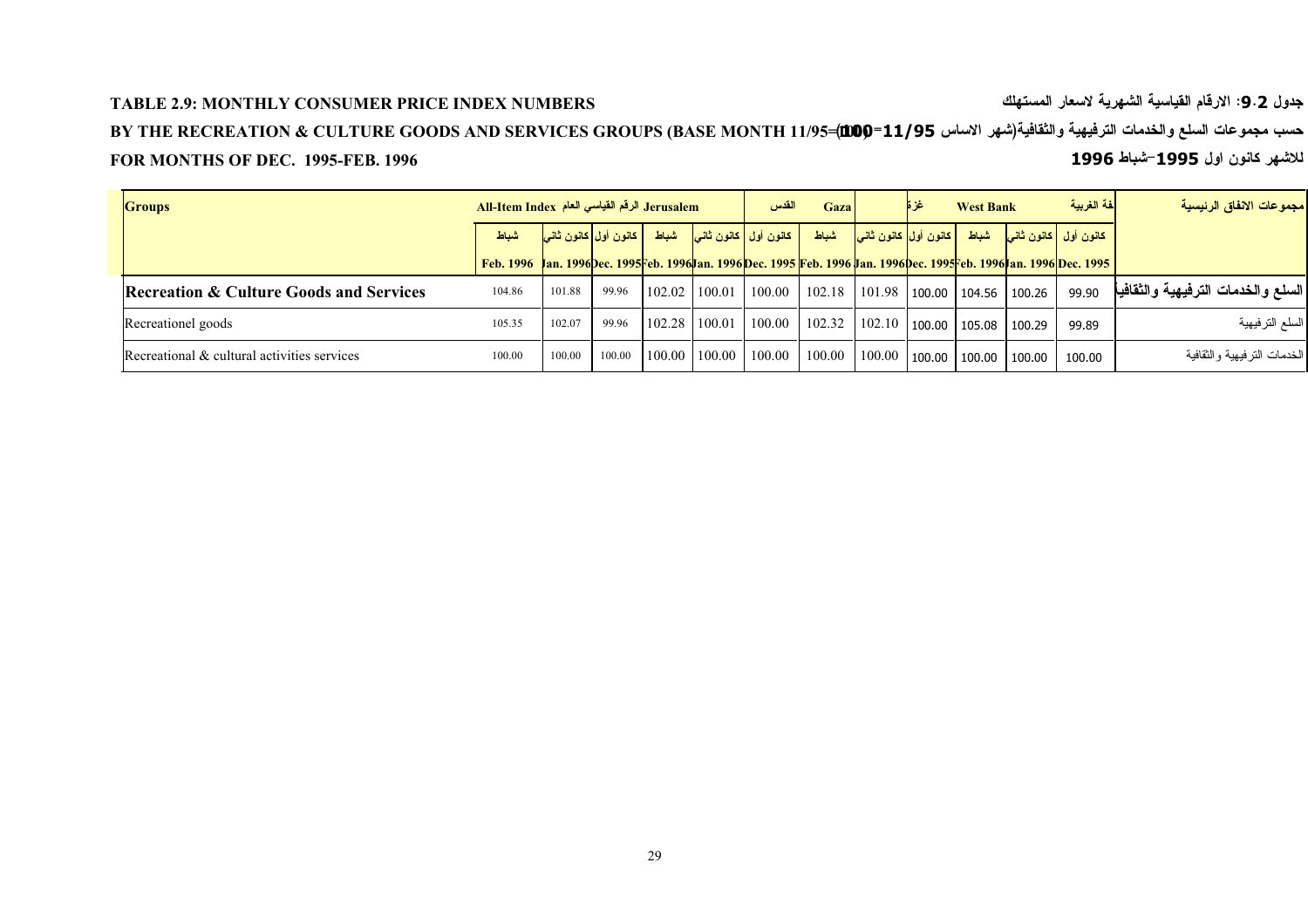# **TABLE 2.10: MONTHLY CONSUMER PRICE INDEX NUMBERS** BY THE MICALLANEAUS GOODS AND SERVICES GROUPS (BASE MONTH 11/95=100) FOR MONTHS OF DEC. 1995-FEB. 1996

جدول 10.2: الارقام القياسية الشهرية لاسعار المستهلك

حسب مجموعات سلع وخدمات متنوعية (شهر الاساس 11/95=100)

| <b>Groups</b>                          | Jerusalem الرقم القياسي العام All-Item Index                                                                      |                                                      |        |               |               | لقدس                                | Gaza                               |                                                            | غزكا          | <b>West Bank</b>     |        | فة الغربية                                | جموعات الانفاق الرئيسية   |
|----------------------------------------|-------------------------------------------------------------------------------------------------------------------|------------------------------------------------------|--------|---------------|---------------|-------------------------------------|------------------------------------|------------------------------------------------------------|---------------|----------------------|--------|-------------------------------------------|---------------------------|
|                                        | شباط                                                                                                              | - كانون أول <mark>-</mark> كانون ثاني <mark>.</mark> |        | شباط          |               | <mark>کانون اول کانون ثانی</mark> ا | شباط                               | <mark> </mark> كانون أول <mark>  كانون ثان<i>ى</i> </mark> |               |                      |        | كانون أول  كانون ثان <sub>ى</sub>   شىباط |                           |
|                                        | Feb. 1996 ∫an. 1996Dec. 1995Feb. 1996Jan. 1996 Dec. 1995 Feb. 1996 Jan. 1996Dec. 1995Feb. 1996Jan. 1996 Dec. 1995 |                                                      |        |               |               |                                     |                                    |                                                            |               |                      |        |                                           |                           |
| <b>Micallaneaus Goods and Services</b> | 103.35                                                                                                            | 101.12                                               | 100.58 | 102.39 100.27 |               | 101.25                              | 103.73 101.48 101.17 102.28 101.26 |                                                            |               |                      |        | 100.48                                    | سلع وخدمات متنوعة         |
| Personal Care                          | 100.00                                                                                                            | 100.00                                               | 100.00 | 100.00 100.00 |               | 100.00                              | 100.00                             | 100.00                                                     | 100.00 100.00 |                      | 100.00 | 100.00                                    | حنابة الشخصبة             |
| Goods for personal care                | 102.83                                                                                                            | 100.61                                               | 100.06 | 102.47 100.14 |               | 100.00                              | 102.37                             | 100.23                                                     |               | 100.17 101.86 101.23 |        | 100.00                                    | لمع الخدمات الشخصية       |
| Expenditure in restaurants and cofees  | 100.00                                                                                                            | 100.00                                               | 100.00 | 100.00 100.00 |               | 100.00                              | 100.00                             | 100.00                                                     | 100.00 100.00 |                      | 100.00 | 100.00                                    | فدمات المطاعم والمقاهي    |
| Other personal goods                   | 104.97                                                                                                            | 101.80                                               | 101.04 |               | 105.01 100.68 | 103.68                              | 105.81                             | 102.86                                                     |               | 102.26 103.35 101.79 |        | 100.83                                    | ىلىع متنوعة ا <b>خ</b> رى |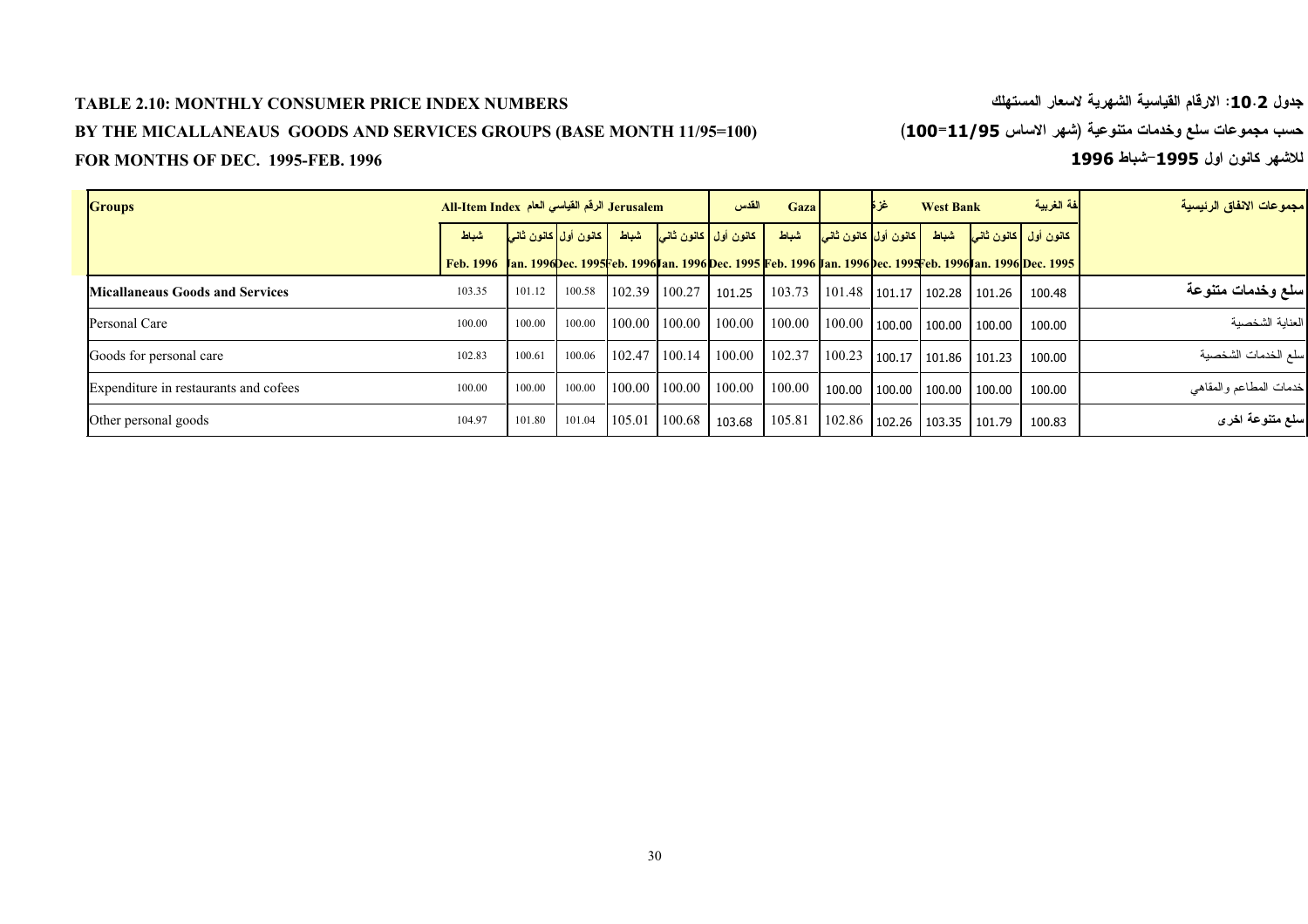الأشكال البيانية Figures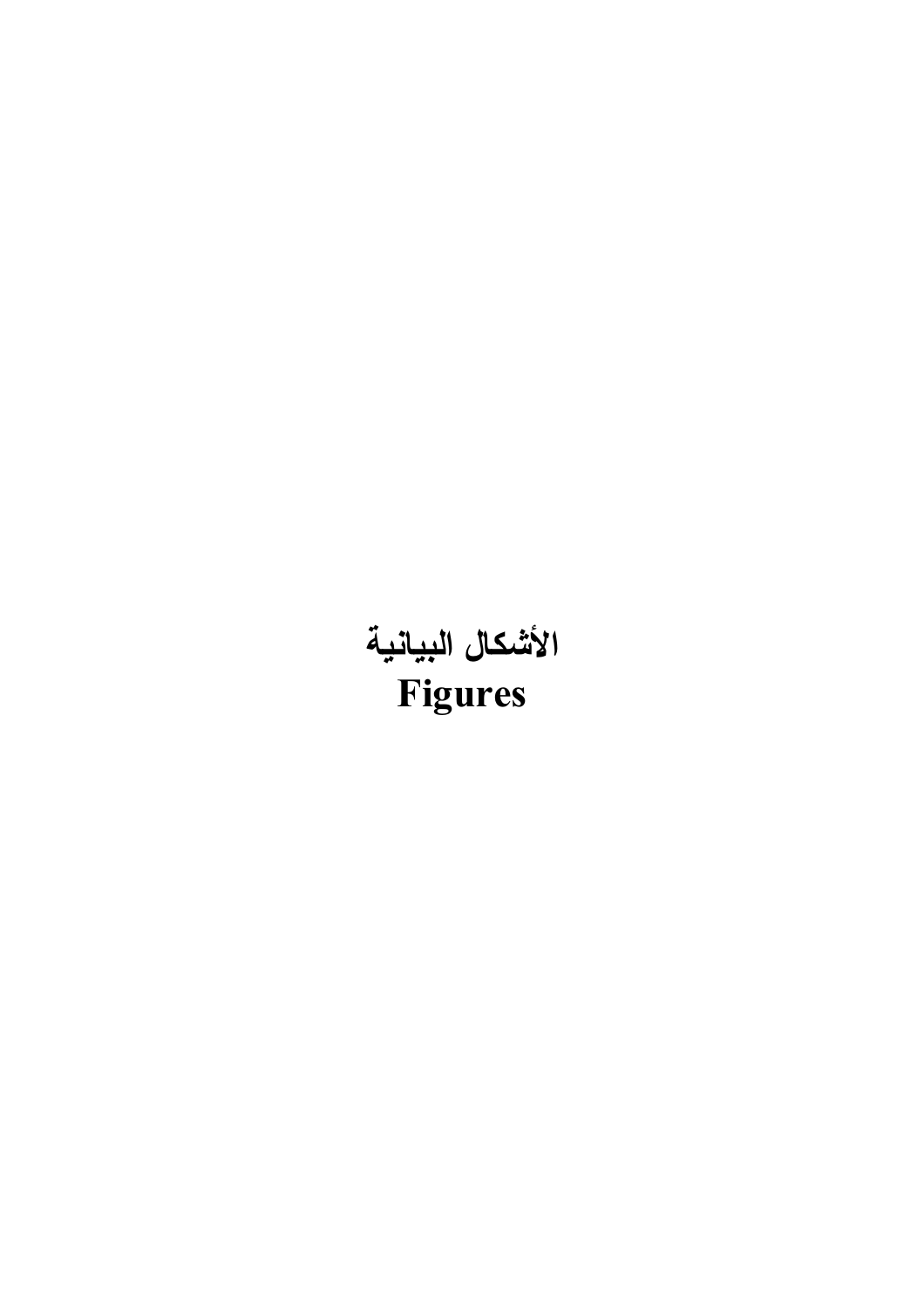تشرين ثانم كانون اول 1995 كانون ثاني 1996 شباط 1996 February 3

| الضفة غربية 1 <sub>00</sub> x 1 <sub>09.</sub> 74 p | 102.73 | 104.2  |
|-----------------------------------------------------|--------|--------|
| غزة Gaza 1 <sub>00</sub> Gaza                       | 101.21 | 102.1  |
| 99.8 100 salem                                      | 100.65 | 101.65 |
| الرقم القياسي ال 100 ـ 99.66                        | 101.46 | 103.24 |

# الرقم القياسي العام لاسعار المستهلك خلال الفترة 95/12-96/2-96



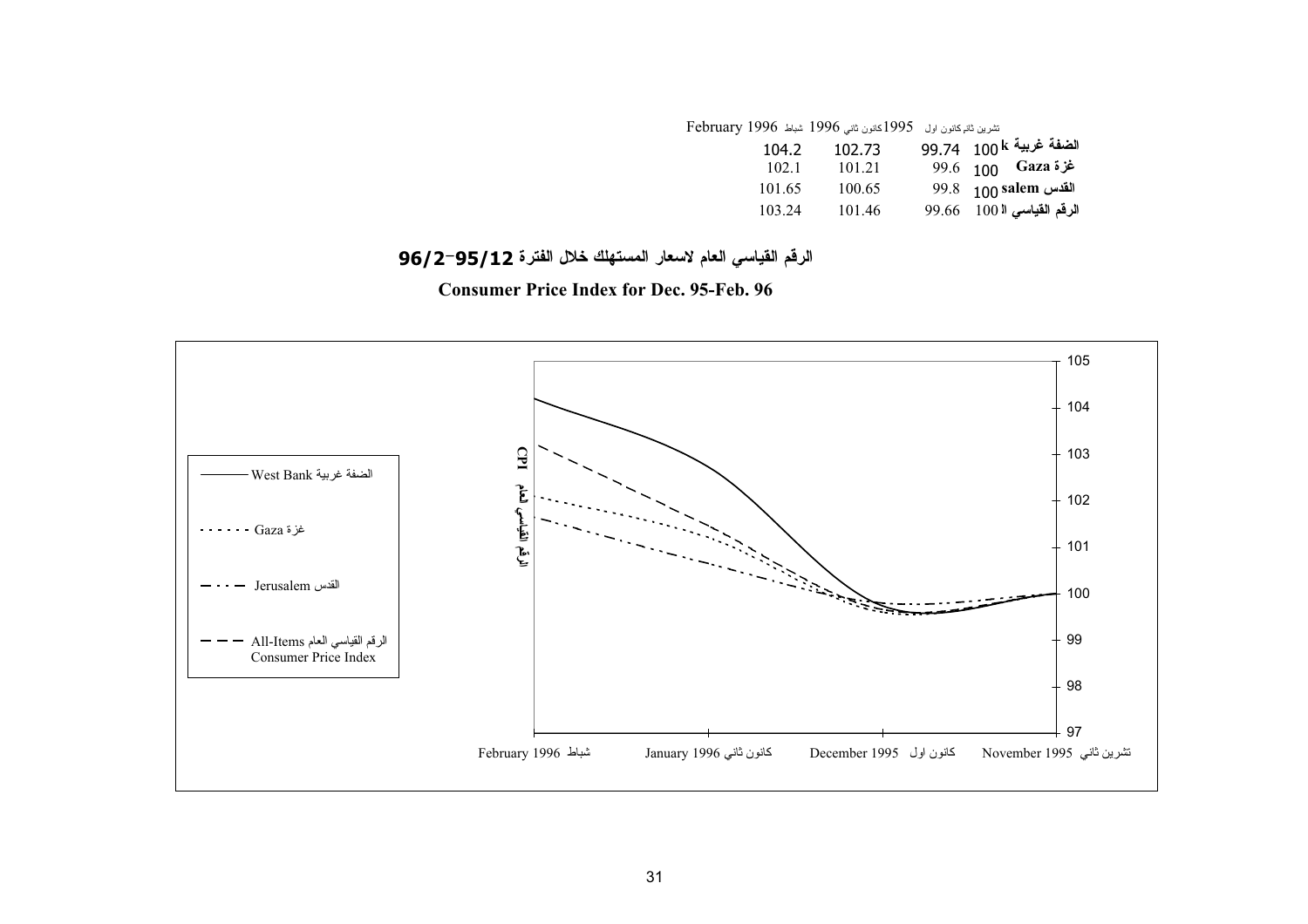

# **Palestinian Central Bureau of Statistics**

**Consumer Price Index** (December, 1995-February, 1996)

**April, 1996**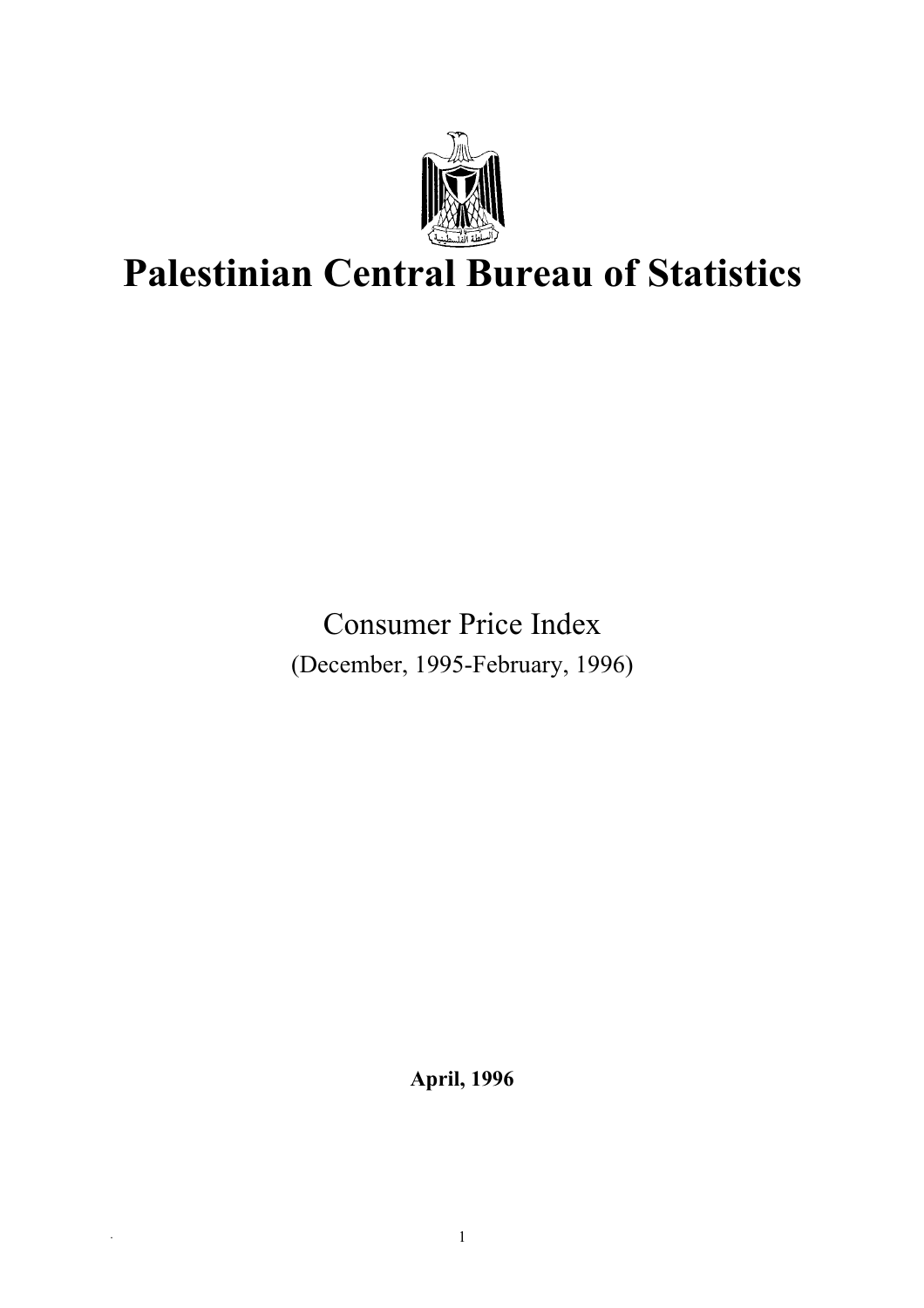# PAGE NUMBERS OF ENGLISH TEXT ARE PRINTED IN SQUARE BRACKETS. TABLES ARE PRINTED IN THE ARABIC ORDER (FROM RIGHT TO LEFT)

**April, 1996.** All rights reserved.

 $\ddot{\phantom{a}}$ 

**Suggested Citation:** 

 $\ddot{\phantom{a}}$ 

Palestinian Central Bureau of Statistics, 1996. Consumer Price Index: December, 1995-February, 1996. Ramallah-Palestine.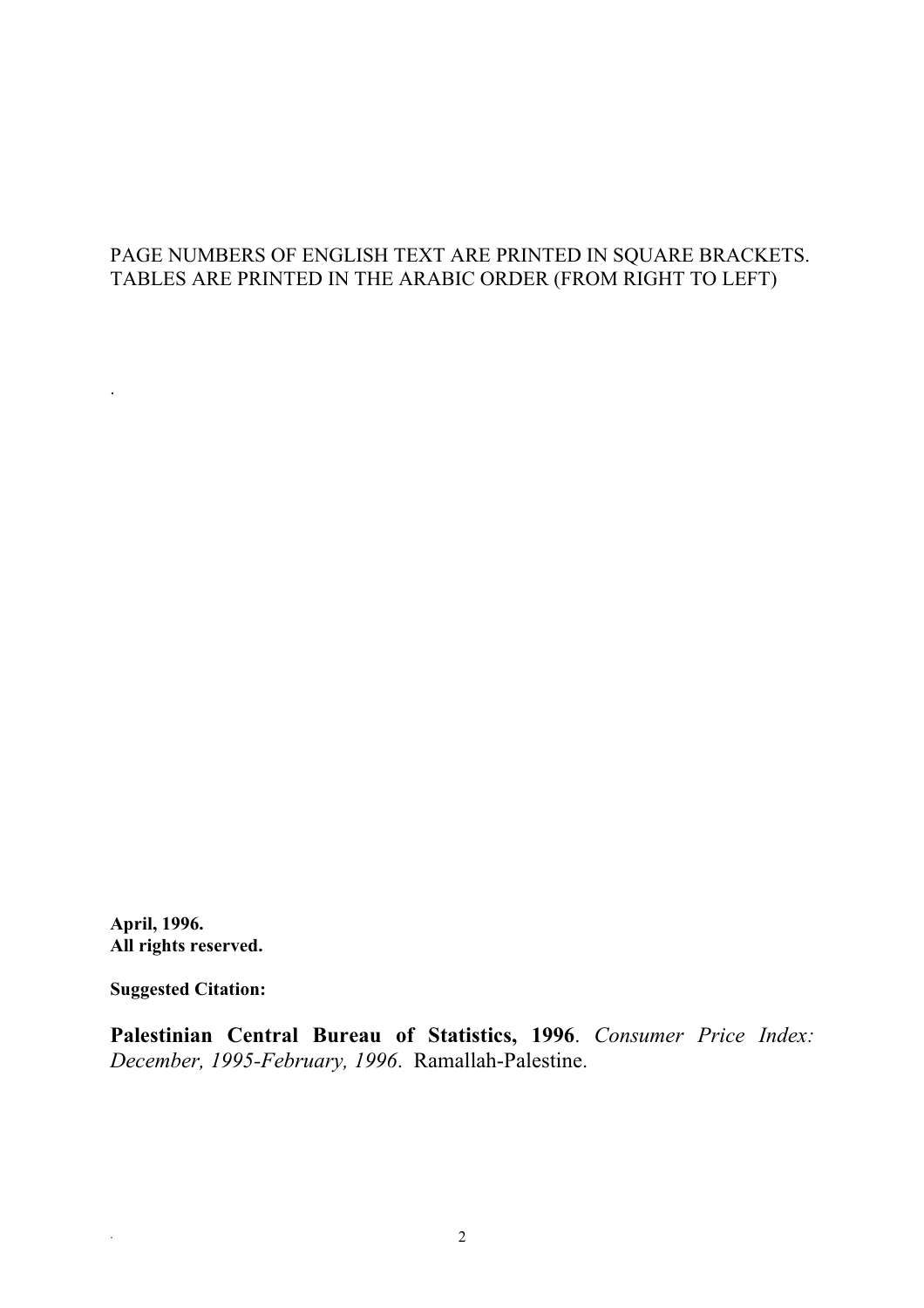# Acknowledgment

Funds needed for the planning and implementation of the Palestinian Consumer Price Index (PCPI) program, have been provided by the Government of Norway through United Nations Development Program (UNDP). PCBS expresses its gratitude to the Government of Norway and UNDP for such generous contributions.

 $\ddot{\phantom{a}}$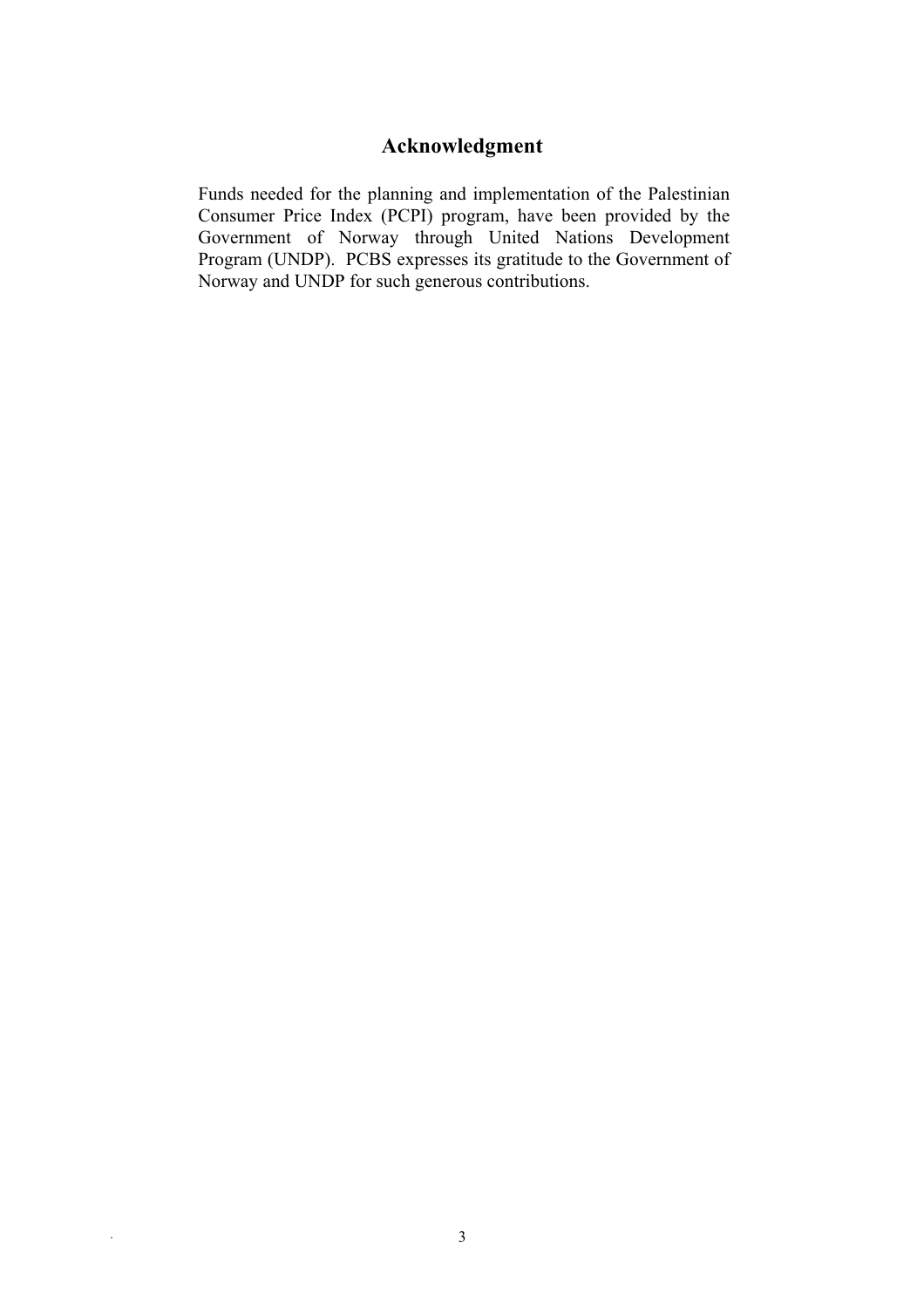# Preface

The Palestinian Central Bureau of Statistics (PCBS) has been working since March, 1995 on identifying a standard consumer basket of goods for West Bank and Gaza Strip. Data collection of prices is now a standard exercise within the activities of PCBS. Within this exercise, prices and costs of approximately 1,200 items and services are being monitored and recorded regularly to examine the changes in prices on regular periods. Upon the completion of the currently underway Palestinian Expenditure and Consumption Survey (PECS), a set of weights which are needed for the derivation of CPI will be produced. Accordingly, a Palestinian Consumer Price Index (PCPI) which is based on a representative list of consumer goods, and their weights will be published utilizing a full year of data collection on Palestinian expenditure.

The standard practice for CPI production suggests that we wait till the end of 1996 before publishing the first CPI. This is due to the lack of enough data on prices and weights. It is a normal practice to calculate CPI on the bases of average prices for a base year and weights derived from data collection on a full year of household consumption and expenditure. However, while recognizing this fact, we have decided to start producing CPI using the average prices for only one month (Nov. 1995) as a base period, and weights based on consumption and expenditure for three months (Oct.-Dec., 1995). We will continue updating the weights and prices over the next few months through expanding the base period for each. This process will culminate in producing CPI which is based on a full year for each element.

The PCPI program is carried out by Mr. Mahmoud Al-Qayya (program director), Mr. Mohammad Abdul-Latif (Assistant to the director), and a group of twelve field workers. Draft versions of this publication have been reviewed by Dr. Hazem Shunnar (Director, Economic Statistics Division). Secretarial duties were carried out by Nafiza Badarin. The efforts of the above mentioned colleagues is acknowledged.

This publication includes calculated CPI for December, 1995 through February, 1996. Researchers and interested readers are encouraged to provide comments and suggestions on this modest experience in order that PCBS makes use of them in developing the coming issues of the CPI.

**April, 1996** 

Dr. Hasan Abu Libdeh **President**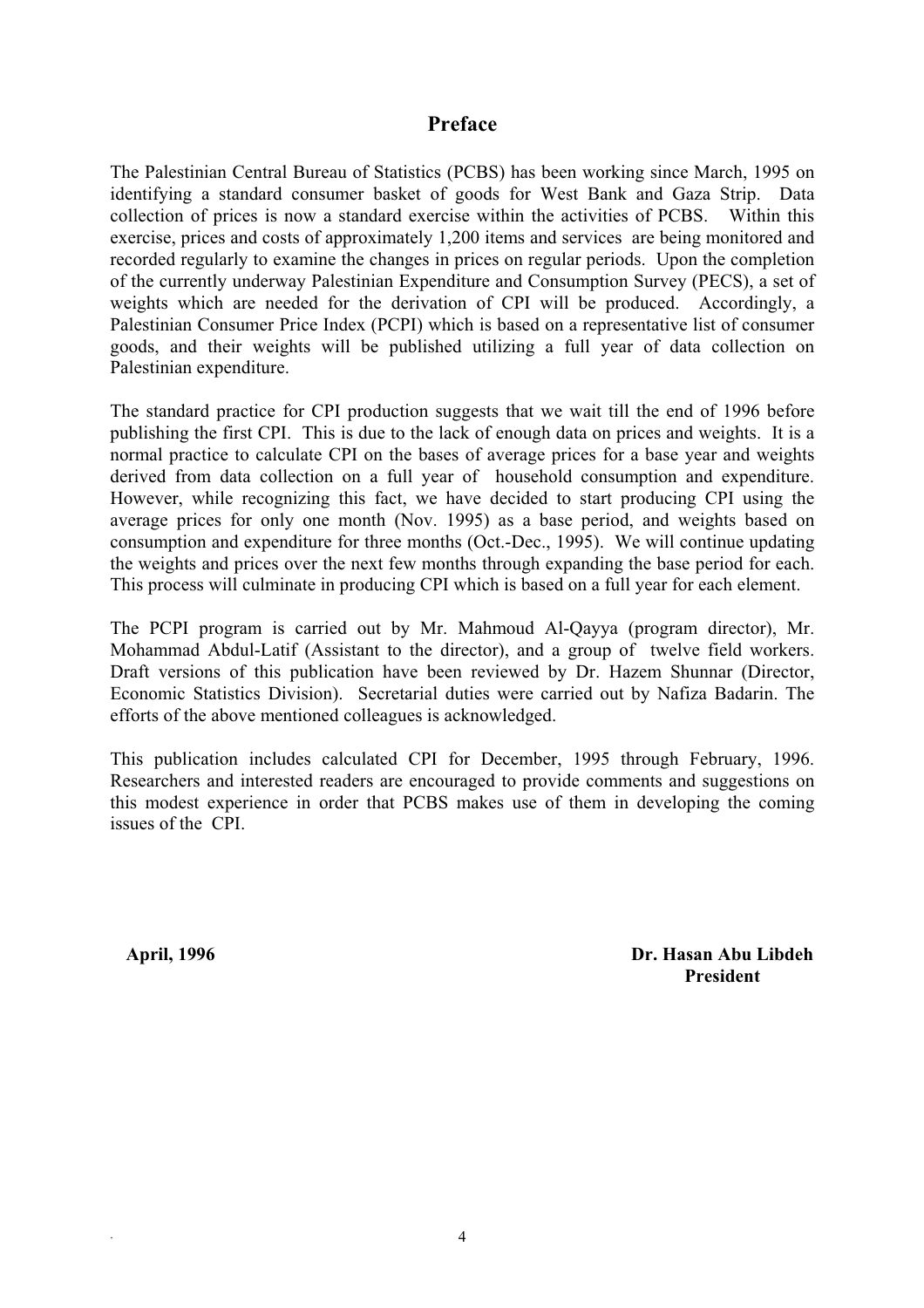$\ddot{\phantom{0}}$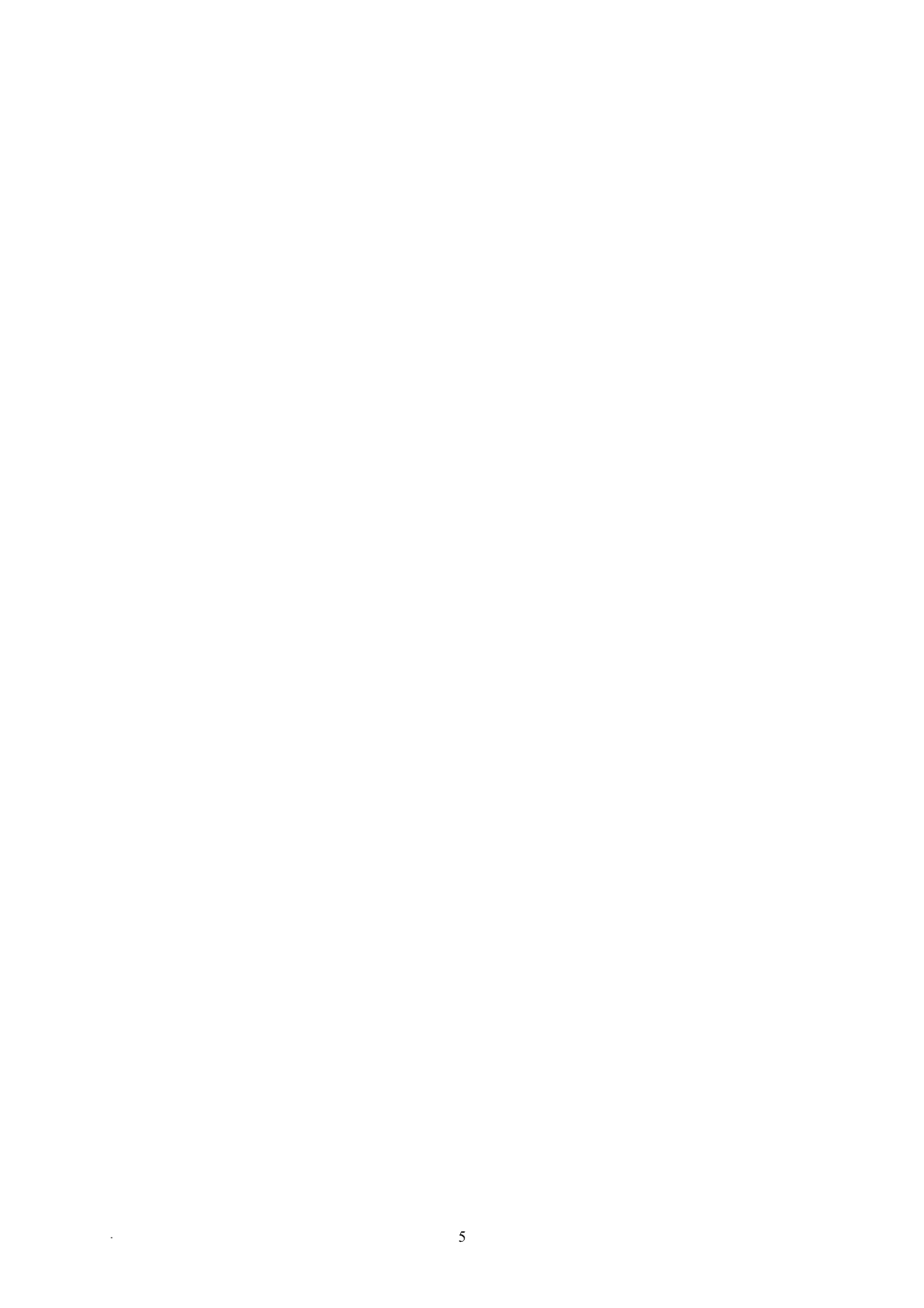# **Table of Contents**

| <b>Subject</b>      |                                                                                                     | Page |
|---------------------|-----------------------------------------------------------------------------------------------------|------|
| Preface             |                                                                                                     |      |
| <b>Introduction</b> | <b>Consumer Price Index Numbers</b>                                                                 | [9]  |
| Table 1:            | The Consumer Price Index Numbers by Major groups                                                    | 17   |
| <b>Table 2.1:</b>   | The Consumer Price Index Numbers by Food groups                                                     | 18   |
| <b>Table 2.2:</b>   | The Consumer Price Index Numbers by the Beverages and<br>Tobacco groups                             | 22   |
| <b>Table 2.3:</b>   | The Consumer Price Index Numbers by the Clothes, Dresses<br>and Footwear groups                     | 23   |
| Table 2.4:          | The Consumer Price Index Numbers by the Housing Services<br>groups                                  | 24   |
| <b>Table 2.5:</b>   | The Consumer Price Index Numbers by the Furniture and<br>Household Utensils groups                  | 25   |
| <b>Table 2.6:</b>   | The Consumer Price Index Numbers by the Transport and<br>Communication groups                       | 26   |
| <b>Table 2.7:</b>   | The Consumer Price Index Numbers by the Education<br>Services groups                                | 27   |
| <b>Table 2.8:</b>   | The Consumer Price Index Numbers by the Health Care<br>groups                                       | 28   |
| Table 2.9:          | The Consumer Price Index Numbers by the Recreation and<br><b>Cultural Goods and Services groups</b> | 29   |
| <b>Table 2.10:</b>  | The Consumer Price Index Numbers by the Other Goods and<br>Services groups                          | 30   |
| <b>Figures:</b>     | The Consumer Price Index Numbers                                                                    | 31   |

 $\mathcal{A}$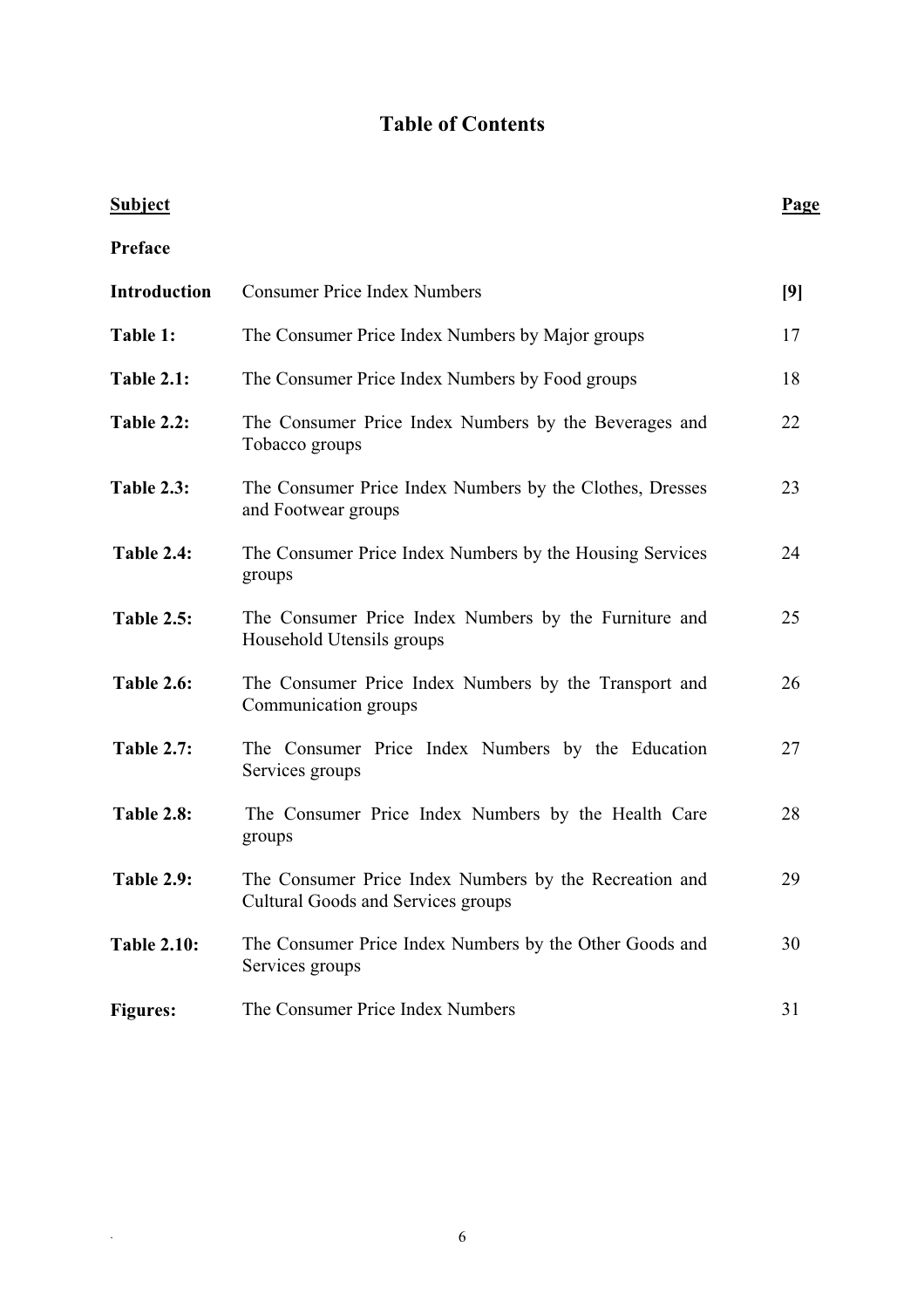# **Introduction**

Consumer Price Index CPI is a statistical tool used for measuring changes in prices of purchased goods and services during different temporal intervals. It is usually used is a tool for:

- 1. Depicting changes in prices of goods and services and monitoring price trends, market conditions and cost of living.
- 2. Identifying the purchasing power of money, which is inversely proportional with the CPL.
- 3. Constructing national.

There should be a distinction between the CPI and the Retail Price Index. The former examines changes in prices of goods and services included in the consumer basket, whereas the latter measures changes in items included in retail trade.

Due to lack of data on prices of goods and services over a whole year, we have chosen to use November, 1995 as the base month for the CPI series. However, we will continue expanding the base period upon availabality of enough data till we manage to calculate an averge price list for a full year. It is expected that CPI will be produced based on a full year of price collection by the end of 1996. The CPI will be constructed using a consumer basket of 568 goods and services.

# Selection of goods and services.

It was taken into account that goods selected for constructing CPI represent all price trends. To facilitate compilation of data on prices of goods and services, items underwent classification by purpose of expenditure. This process took place in accordance with UN-SNA recommendations on CPI. The categories of classified goods and services are identified as the consumer basket. The classification of items in the consumer basket is as follows:

### 1. Main groups (first level):

The first level comprises 10 main groups. These groups are;

- 1. Food products
- 2. Beverages & tobacco
- 3. Clothes, dresses and footwear
- 4. Housing services
- 5. Furniture and household utensils and operations
- 6. Transport and Communication
- 7. Education services
- 8. Health care
- 9. Recreation and cultural goods and services
- 10.0ther goods and services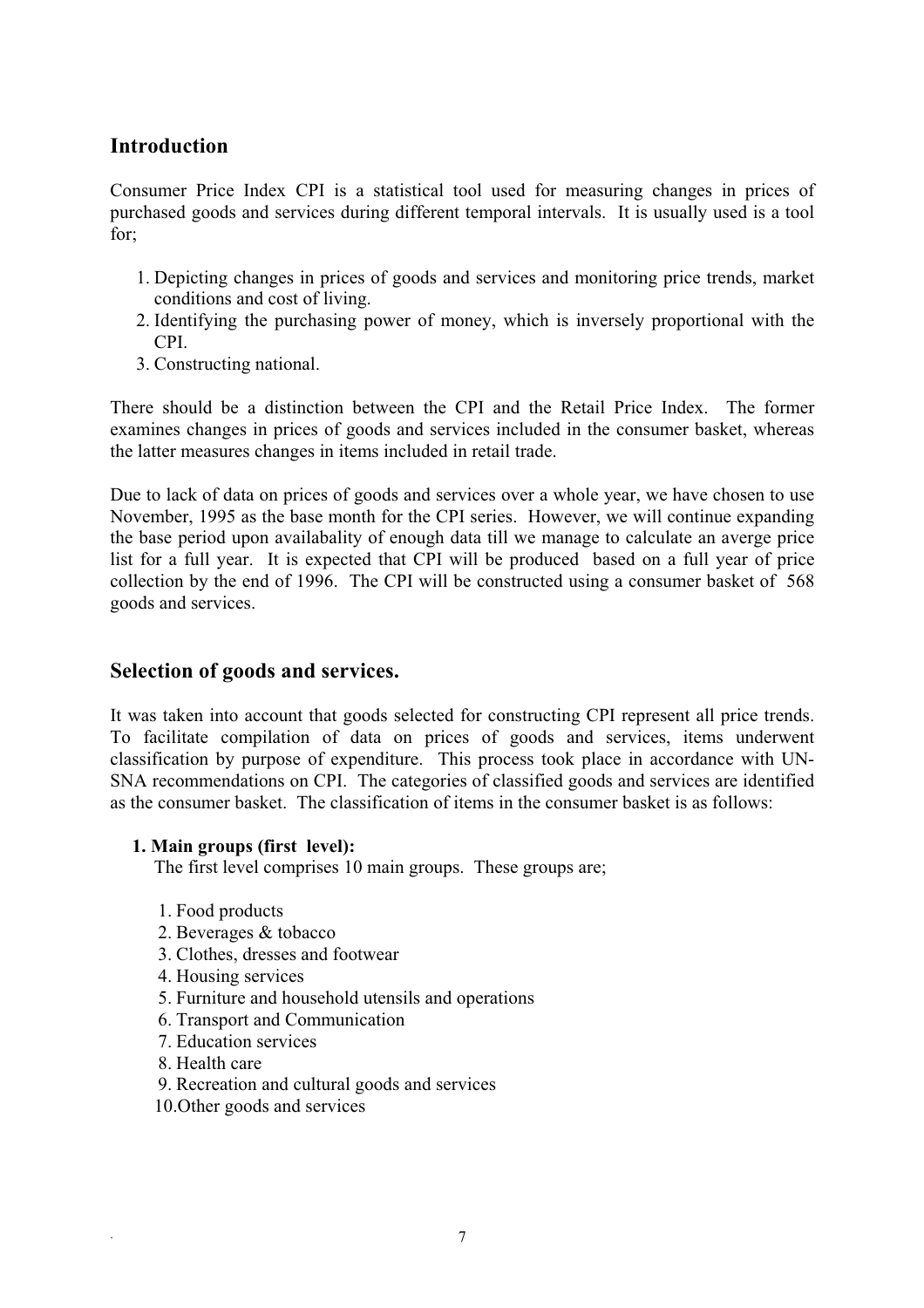# 2. Groups (second level):

For the second level of the classification, each main group has been divided into a number of subgroups. For instance, the main group "Food products" has been divided into 9 subgroups, namely: Cereals and related products; poultry and fish; dairy and it products; dairy and eggs, oils and fats; fruits and vegetables; sugar and confectionery; tea, coffee, and cocoa; spices, salt and related products; and take-away meals.

# 3. Subgroups (third level):

Some groups have been divided into subgroups, e.g. "the group of meat, poultry and fish" has been divided into 3 subgroups: meat group, poultry group, and fish group. "Dairy products and eggs" has been divided into 3 subgroups, namely milk group, milk products group and eggs group. With respect to fruits and vegetables group, it has been divided into: fresh fruits, dried fruits, nuts, tinned fruits, fresh vegetables, dried and frozen vegetables, legumes...etc. Such divisions were applied to groups consisting of wide range of goods.

# 4. Materials (fourth level):

At the fourth level, the subgroups have been divided into materials. For example, "Bread and cereals" has been divided into: rice, flour, bread, biscuit, spaghetti...etc. "Meat", on the other hand, has been divided into fresh meat, frozen meat, tinned meat....etc.

# 5. Goods/Services (fifth and last level):

Types of detailed materials are considered goods with more meticulous details. Prices of such goods shall be collected, and changes in their prices shall be detected. To cite an example, there are two types of flour, local and imported.

# Data collection

Data on prices are collected through visits conducted by well trained staff to different retail markets and services centers in the Palestinian Territories. The interviewers were provided with lists including all required items and data sources along with detailed descriptions of goods and exporters' addresses.

Three different prices are collected for food products within the same city and one or two prices for the remaining goods in a way that makes it possible to monitor the fluctuations in prices of goods and services. Prices for most products are collected on monthly basis, with the middle of the month used as the reference period. Data on prices of fruits and vegetables are collected on weekly basis, with Tuesday used as the reference period within each week. This system of price collection allows for 35 different price entries for each item in the "Food" group, and 25 different price entries in the remaining groups. A total of 1,500 data sources are used for data collection of the prices used in this exercise.

# **Calculation of CPI**

The CPI is calculated using Laspeyres equation. Laspeyres formula applies weighting through base-period quantities that usually represent the value of expenditure from household budget on goods and services during one complete year. The weights derived from this study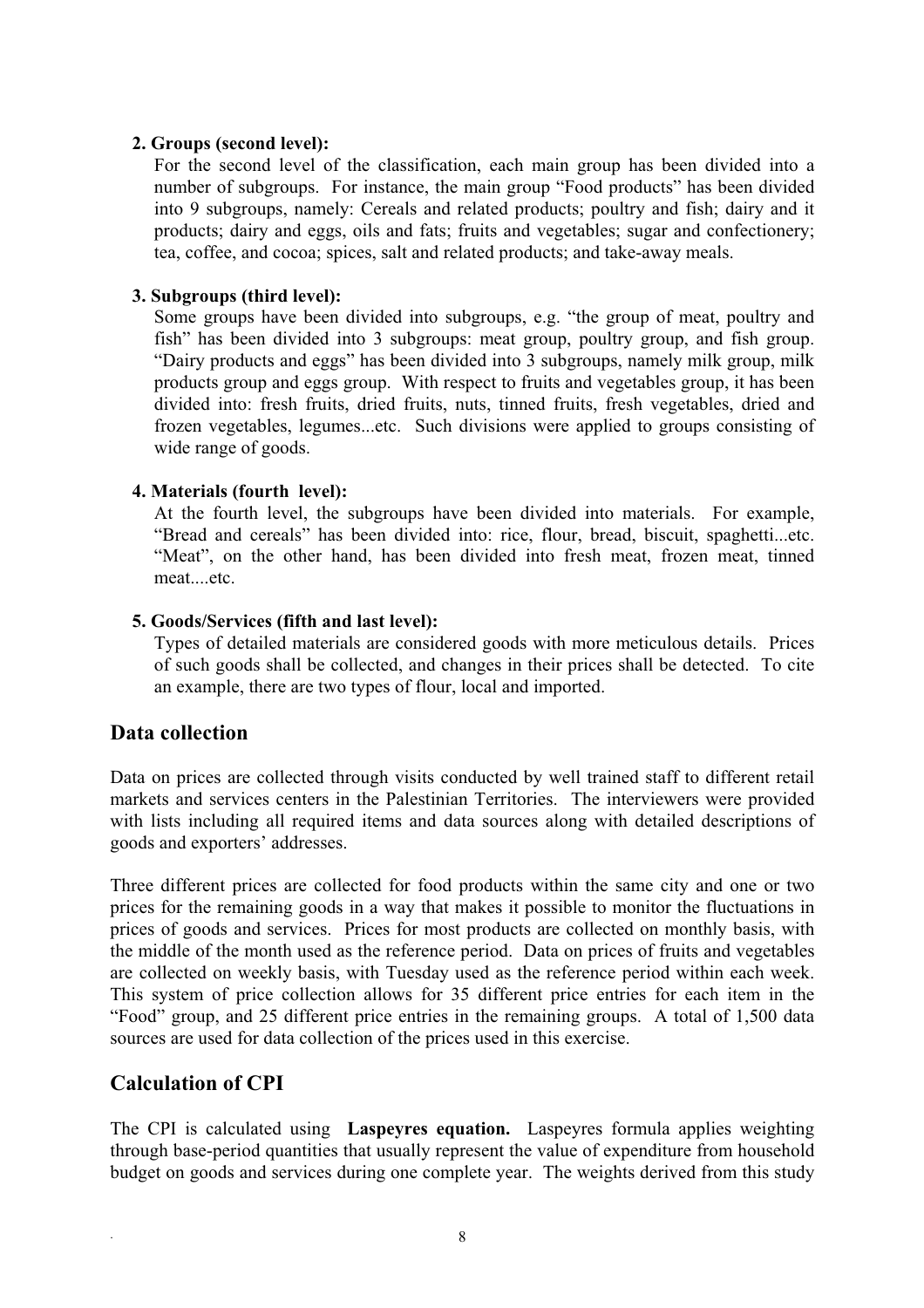represent the monthly expenditure of 1,149 households in the West Bank and Gaza Strip.<br>One third of the households were interviewed each month over the months of October, November and December, 1995.

 $\ddot{\phantom{0}}$